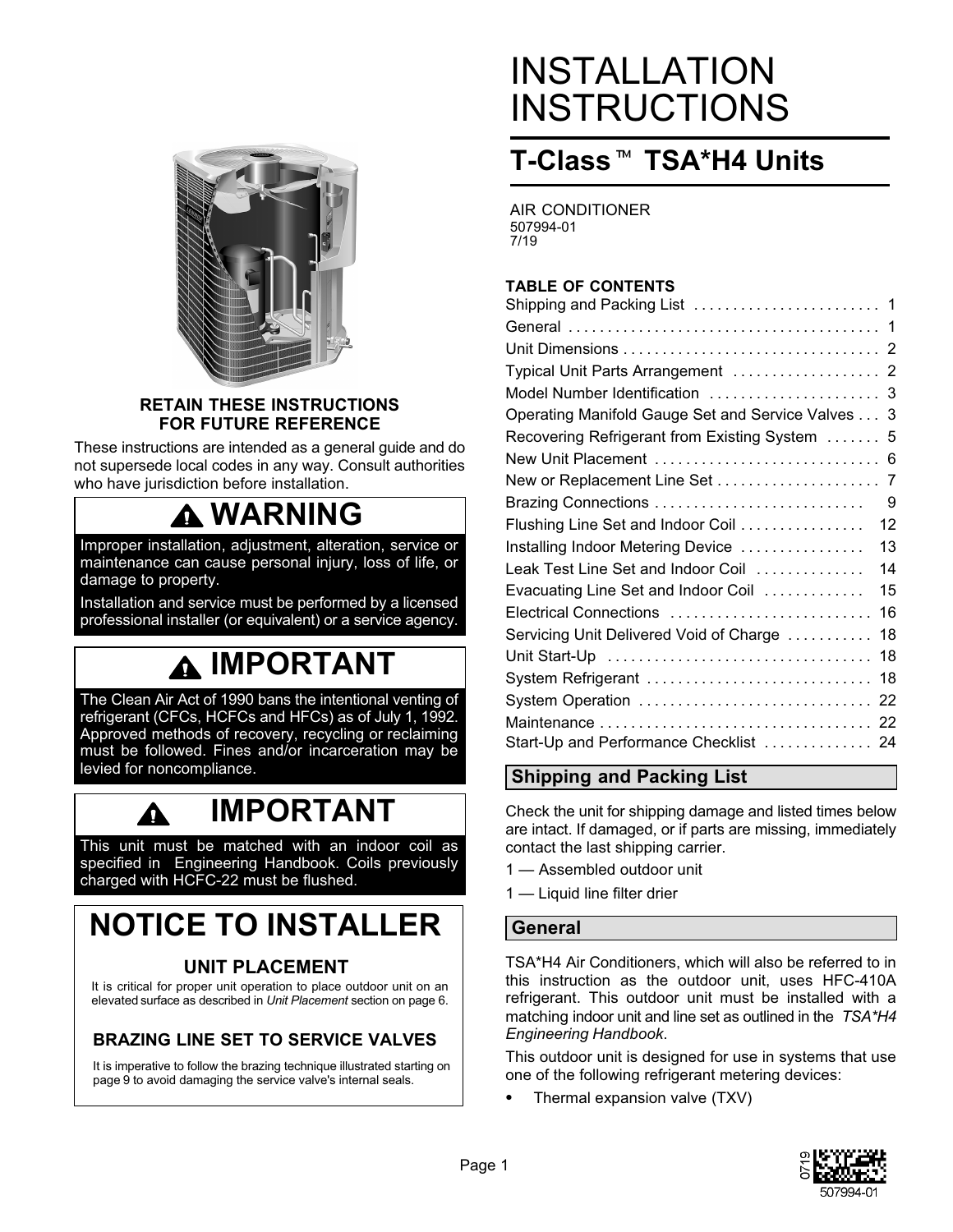#### <span id="page-1-0"></span>**Unit Dimensions - Inches (mm)**



| <b>Model Numbers</b> | Ē            | в            |
|----------------------|--------------|--------------|
| TSA036H4N4           | 28-1/4 (718) | 37-1/4 (946) |
| TSA042H4N4           | 28-1/4 (718) | 29-1/4 (743) |
| TSA048H4N4           | 28-1/4 (718) | 37-1/4 (946) |
| TSA060H4N4           | 32-1/4 (819) | 33-1/4 (845) |



**Figure 1. Typical Unit Parts Arrangement**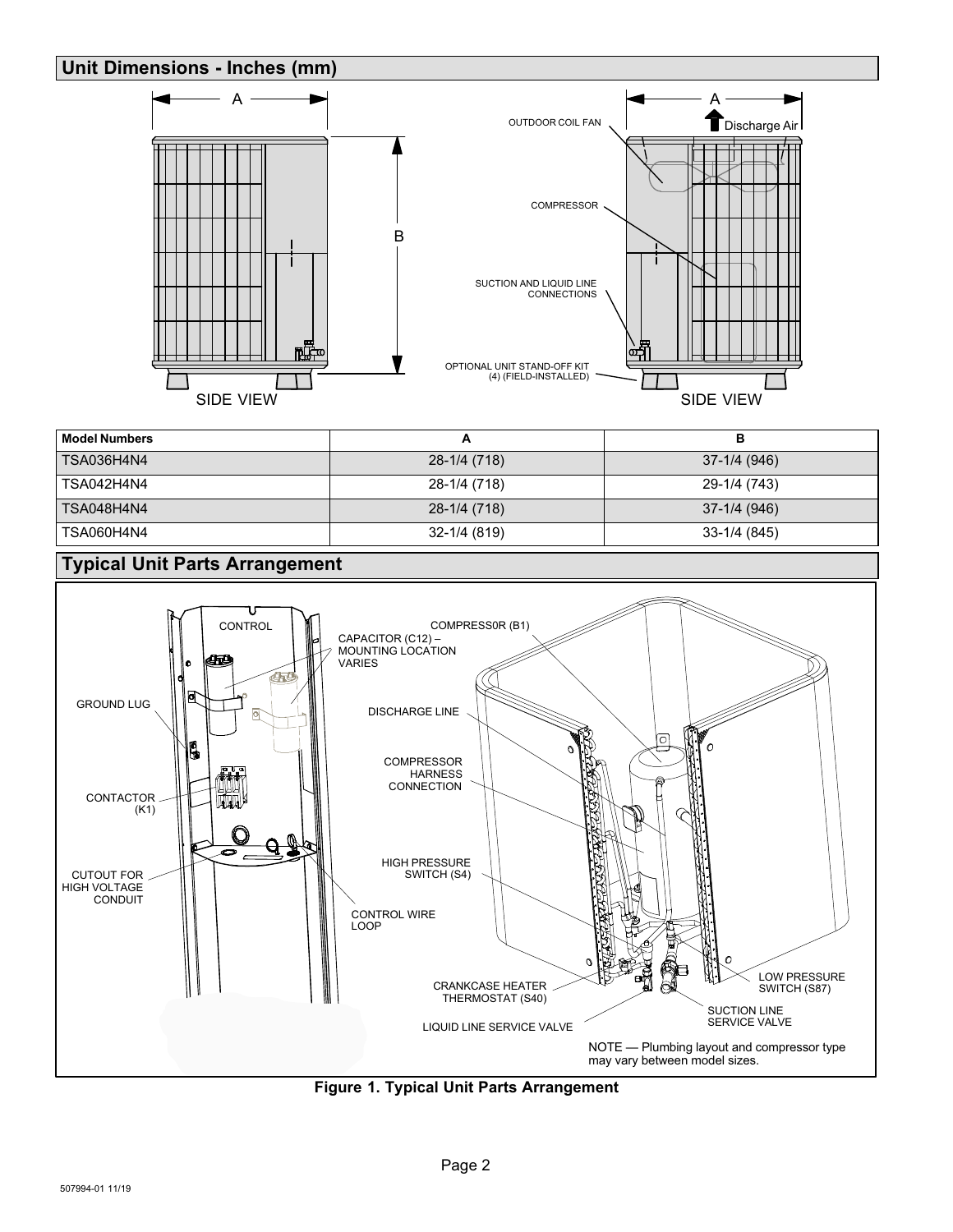#### <span id="page-2-0"></span>**Model Number Identification**



#### **Operating Manifold Gauge Set and Service Valves**

These instructions are intended as a general guide and do not supersede local codes in any way. Consult authorities who have jurisdiction before installation.

### **CAUTION**

Physical contact with metal edges and corners while applying excessive force or rapid motion can result in personal injury. Be aware of, and use caution when working near these areas during installation or while servicing this equipment.

#### **TORQUE REQUIREMENTS**

When servicing or repairing heating, ventilating, and air conditioning components, ensure the fasteners are appropriately tightened. Table 1 lists torque values for fasteners.

### **IMPORTANT**

Only use Allen wrenches of sufficient hardness (50Rc - Rockwell Harness Scale minimum). Fully insert the wrench into the valve stem recess.

Service valve stems are factory-torqued (from 9 ft-lbs for small valves, to 25 ft-lbs for large valves) to prevent refrigerant loss during shipping and handling. Using an Allen wrench rated at less than 50Rc risks rounding or breaking off the wrench, or stripping the valve stem recess.

See the Lennox Service and Application Notes #C-08-1 for further details and information.

### **IMPORTANT**

To prevent stripping of the various caps used, the appropriately sized wrench should be used and fitted snugly over the cap before tightening.

When servicing or repairing HVAC components, ensure the fasteners are appropriately tightened. Table 1 provides torque values for fasteners.

#### **Table 1. Torque Requirements**

| <b>Parts</b>        | <b>Recommended Torque</b> |              |  |
|---------------------|---------------------------|--------------|--|
| Service valve cap   | $8$ ft.- $lb$ .           | <b>11 NM</b> |  |
| Sheet metal screws  | 16 in $-$ lb.             | 2 NM         |  |
| Machine screws #10  | 28 in .- lb.              | 3 NM         |  |
| Compressor bolts    | 90 in .- lb.              | <b>10 NM</b> |  |
| Gauge port seal cap | $8$ ft. - $lb$ .          | <b>11 NM</b> |  |

#### **USING MANIFOLD GAUGE SET**

When checking the system charge, only use a manifold gauge set that features low loss anti-blow back fittings.

Manifold gauge set used with HFC-410A refrigerant systems must be capable of handling the higher system operating pressures. The gauges should be rated for use with pressures of 0 - 800 psig on the high side and a low side of 30" vacuum to 250 psig with dampened speed to 500 psi. Gauge hoses must be rated for use at up to 800 psig of pressure with a 4000 psig burst rating.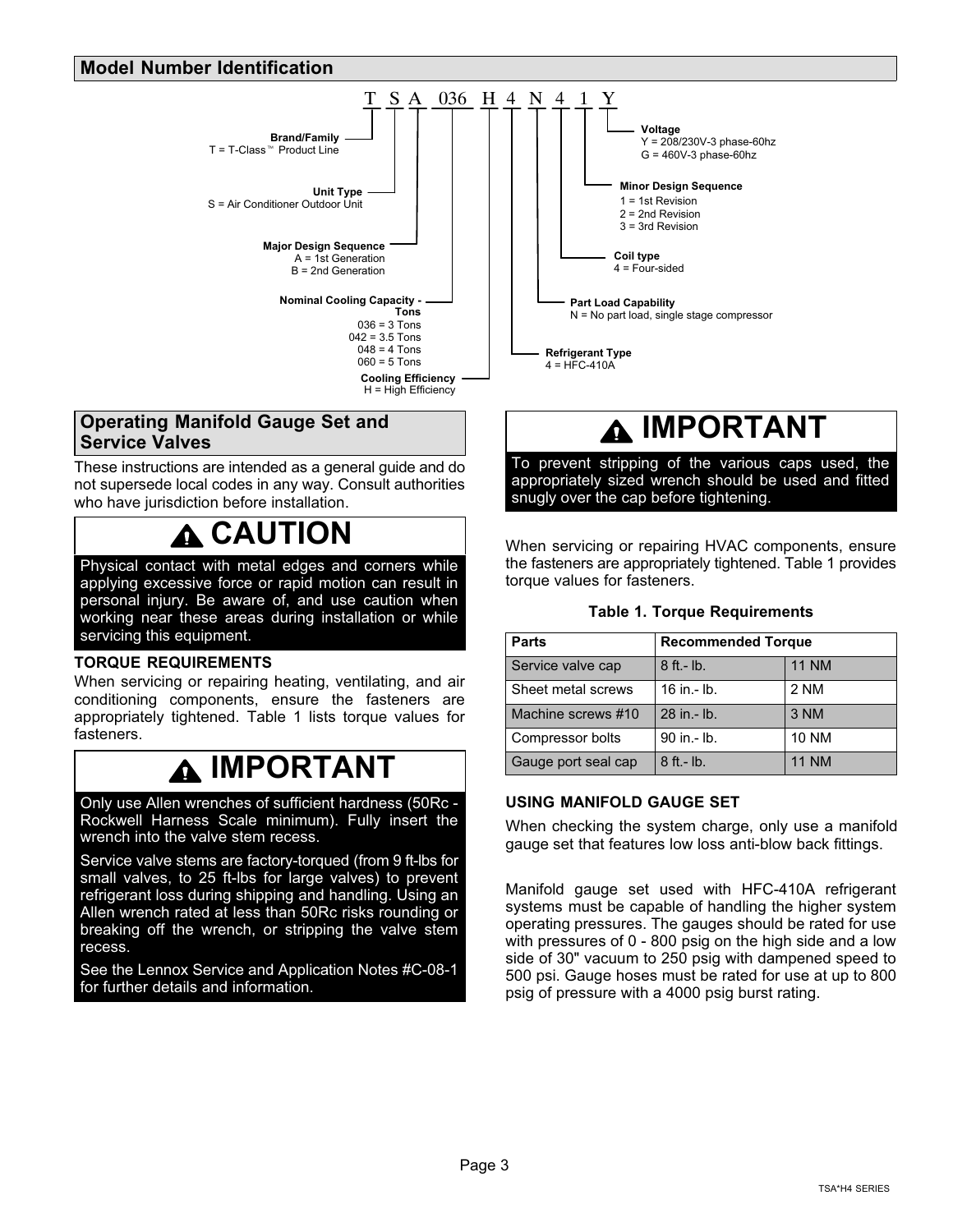#### **OPERATING SERVICE VALVES**

The liquid and vapor line service valves are used for removing refrigerant, flushing, leak testing, evacuating, checking charge and charging.

Each valve is equipped with a service port which has a factory-installed valve stem. Figure 2 provides information on how to access and operating both angle and ball service valves.



NOTE — A label with specific torque requirements may be affixed to the stem cap. If the label is present, use the specified torque.

**Figure 2. Angle and Ball Service Valves**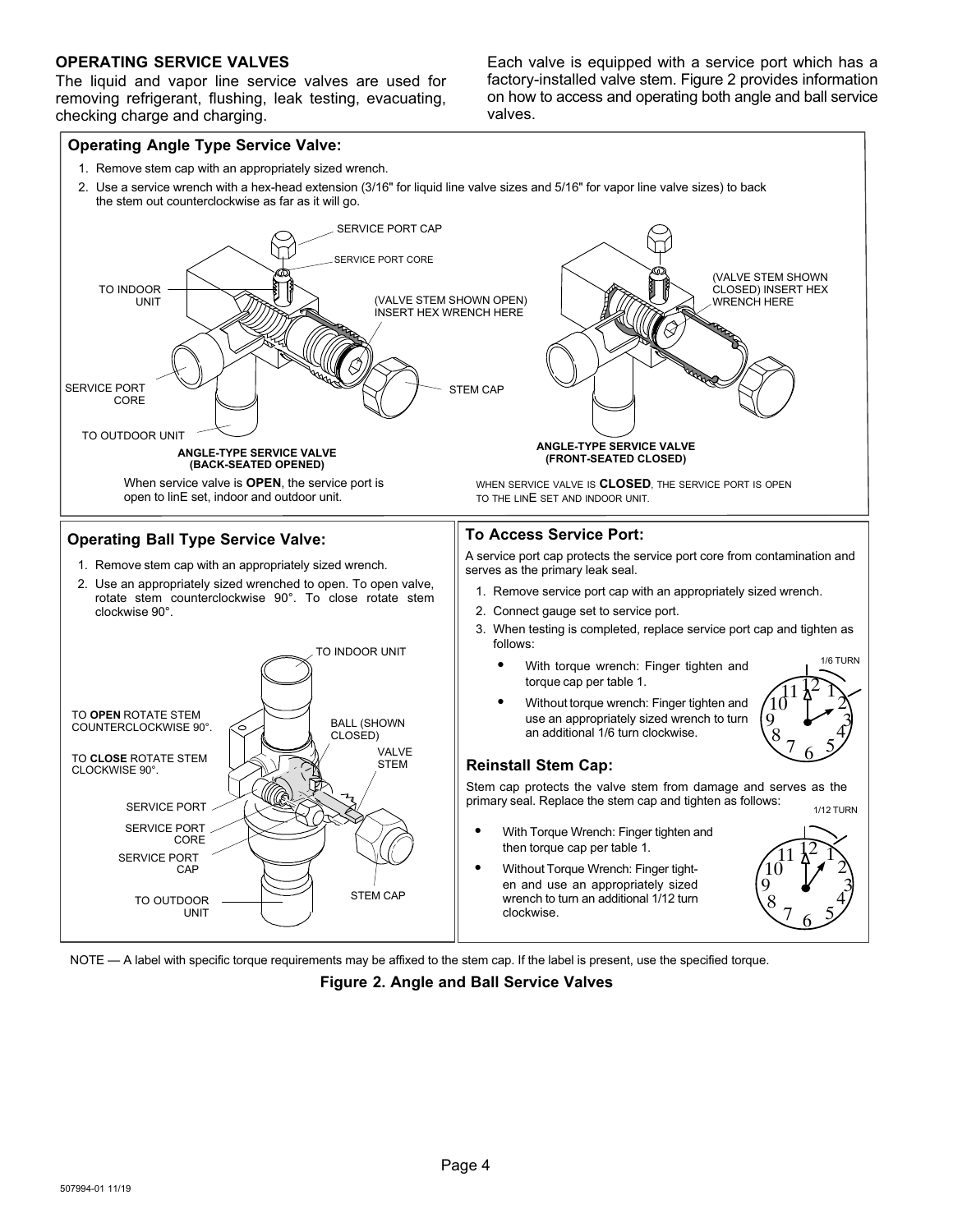#### <span id="page-4-0"></span>**Recovering Refrigerant from Existing System**

Use the following procedure to recover refrigerant from an existing system (indoor coil, line set and outdoor unit).



**IMPORTANT** — Some system configurations may contain higher than normal refrigerant charge due to either large internal coil volumes, and/or long line sets.

#### **METHOD 1:**

Us this method if the existing outdoor unit is not equipped with shut-off valves, or if the unit is not operational and you plan to use the existing HCFC-22 to flush the system.

Remove all HCFC-22 refrigerant from the existing system. Check gauges after shutdown to confirm that the entire system is completely void of refrigerant.

#### **METHOD 2:**

Use this method if the existing outdoor unit is equipped with manual shut-off valves, and you plan to use new HCFC-22 refrigerant to flush the system.

The following devices could prevent full system charge recovery into the outdoor unit:

- -Outdoor unit's high or low-pressure switches (if applicable) when tripped can cycle the compressor **OFF**.
- -Compressor can stop pumping due to tripped internal pressure relief valve.
- - Compressor has internal vacuum protection that is designed to unload the scrolls (compressor stops pumping) when the pressure ratio meets a certain value or when the suction pressure is as high as 20 psig. (Compressor suction pressures should never be allowed to go into a vacuum. Prolonged operation at low suction pressures will result in overheating of the scrolls and permanent damage to the scroll tips, drive bearings and internal seals.)

Once the compressor can not pump down to a lower pressure due to one of the above system conditions, shut off the vapor valve. Turn OFF the main power to unit and use a recovery machine to recover any refrigerant left in the indoor coil and line set.

Perform the following task:

- **A** Start the existing HCFC-22 system in the cooling mode and close the liquid line valve.
- **B** Use the compressor to pump as much of the existing HCFC-22 refrigerant into the outdoor unit until the outdoor system is full. Turn the outdoor unit main power OFF and use a recovery machine to remove the remaining refrigerant from the system.

*NOTE — It may be necessary to bypass the low pressure switches (if equipped) to ensure complete refrigerant evacuation.*

- **C** When the low side system pressures reach 0 psig, close the vapor line valve.
- **D** Check gauges after shutdown to confirm that the valves are not allowing refrigerant to flow back into the low side of the system.

#### **Figure 3. Refrigerant Recovery Procedure**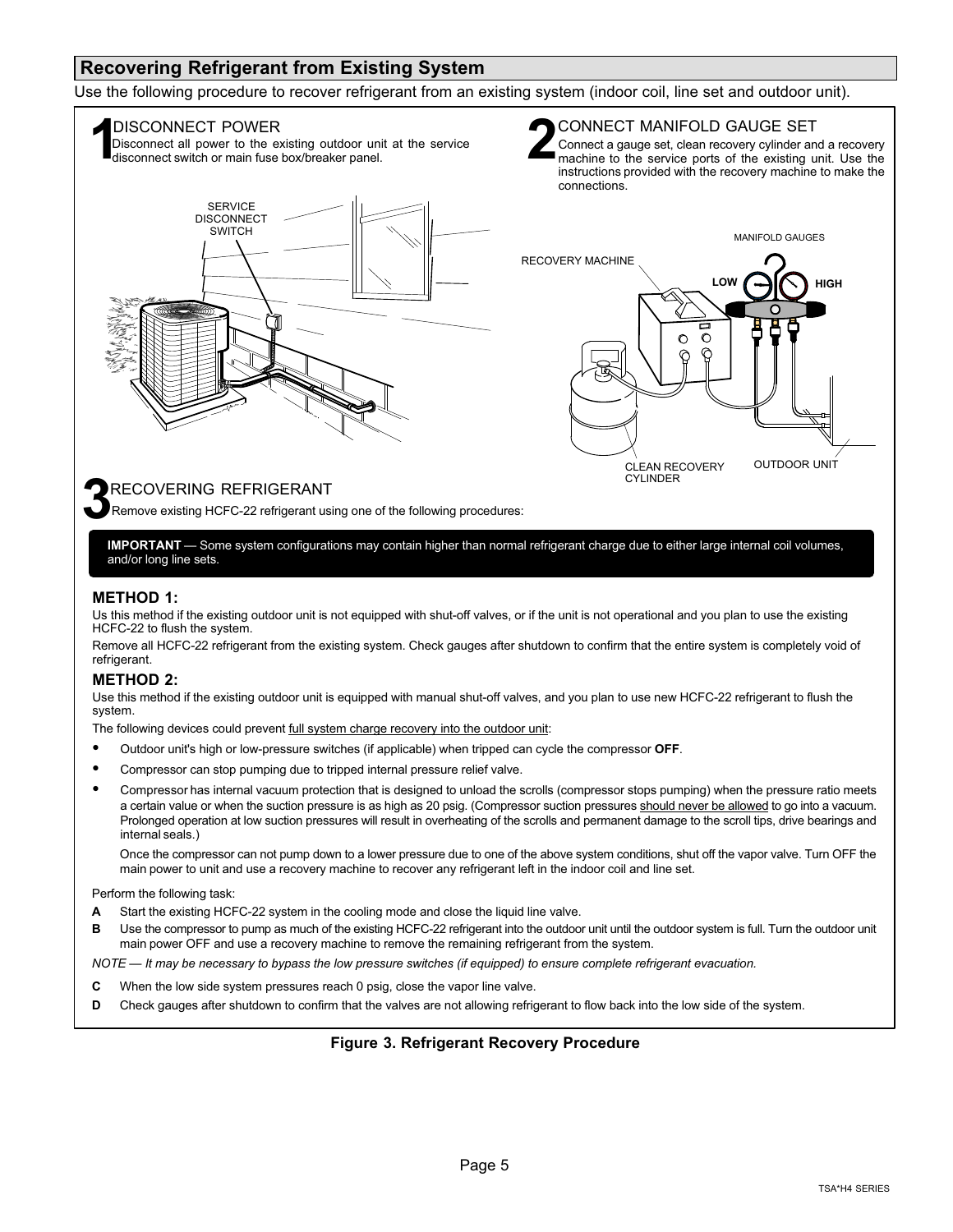<span id="page-5-0"></span>

#### **Figure 4. Installation Clearances**



#### **Figure 5. Placement, and Slab Mounting**

#### **New Unit Placement**

See *Unit Dimensions* on page [2](#page-1-0) for sizing mounting slab, platforms or supports. Refer to figure 4 for mandatory installation clearance requirements.

### **CAUTION**

In order to avoid injury, take proper precaution when lifting heavy objects.

### **POSITIONING CONSIDERATIONS**

Consider the following when positioning the unit:

- $\bullet$  Some localities are adopting sound ordinances based on the unit's sound level registered from the adjacent property, not from the installation property. Install the unit as far as possible from the property line.
- - When possible, do not install the unit directly outside a window. Glass has a very high level of sound transmission. For proper placement of unit in relation to a window see the provided illustration in figure 5, detail A.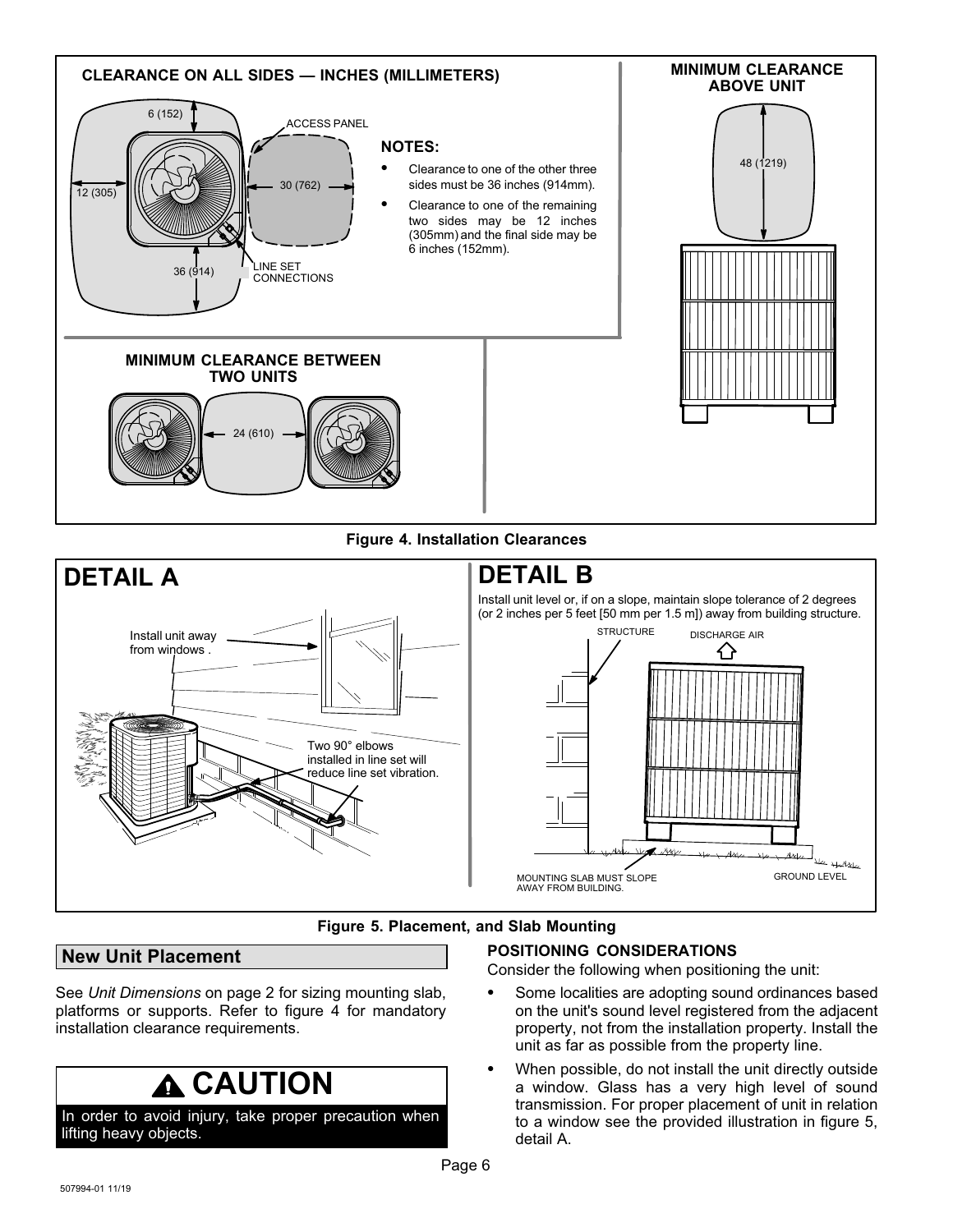#### <span id="page-6-0"></span>**PLACING UNIT ON SLAB**

When installing unit at grade level, the top of the slab should be high enough above grade so that water from higher ground will not collect around the unit. The slab should have a slope tolerance as described in figure [5,](#page-5-0) detail B.

#### **ROOF MOUNTING**

Install the unit a minimum of 6 inches (152 mm) above the roof surface to avoid ice build-up around the unit. Locate the unit above a load bearing wall or area of the roof that can adequately support the unit. Consult local codes for rooftop applications.

If unit coil cannot be mounted away from prevailing winter winds, a wind barrier should be constructed. Size barrier at least the same height and width as outdoor unit. Mount barrier 24 inches (610 mm) from the sides of the unit in the direction of prevailing winds.

### **NOTICE**

#### Roof Damage!

This system contains both refrigerant and oil. Some rubber roofing material may absorb oil and cause the rubber to swell when it comes into contact with oil. The rubber will then bubble and could cause leaks. Protect the roof surface to avoid exposure to refrigerant and oil during service and installation. Failure to follow this notice could result in damage to roof surface.

#### **New or Replacement Line Set**

This section provides information on new installation or replacement of existing line set. If a new or replacement line set is not required, then proceed to *Brazing Connections* on page [9](#page-8-0).

Field refrigerant piping consists of liquid and suction lines from the outdoor unit (braze connections) to the indoor unit coil (flare or braze connections). Use Lennox L15 (braze, non-flare) series line set, or use field-fabricated refrigerant lines as listed in table [2](#page-7-0).

*NOTE - When installing refrigerant lines longer than 50 feet, see the Lennox Refrigerant Piping Design and Fabrication Guidelines, CORP. 9351-L9, or contact Lennox Technical Support Product Applications for assistance.*

To obtain the correct information from Lennox, be sure to communicate the following points:

- -Model (TSA\*H4) and size of unit (e.g. -060).
- - Line set diameters for the unit being installed as listed in table [2](#page-7-0) and total length of installation.
- - Number of elbows and if there is a rise or drop of the piping.

If refrigerant lines are routed through a wall, seal and isolate the opening so vibration is not transmitted to the building. Pay close attention to line set isolation during installation of any HVAC system. When properly isolated from building structures (walls, ceilings. floors), the refrigerant lines will not create unnecessary vibration and subsequent sounds.

### **IMPORTANT**

Mineral oils are not compatible with HFC-410A. If oil must be added, it must be a Polyol ester oil.

The compressor is charged with sufficient Polyol ester oil for line set lengths up to 50 feet. Recommend adding oil to system based on the amount of refrigerant charge in the system. No need to add oil in system with 20 pounds of refrigerant or less. For systems over 20 pounds - add one ounce of every five pounds of refrigerant.

Recommended topping-off POE oils are Mobil EAL ARCTIC 22 CC or ICI EMKARATE<sup>™</sup> RL32CF.

#### **MATCHING WITH NEW OR EXISTING INDOOR COIL AND LINE SET**

The RFC1-metering line consisted of a small bore copper line that ran from condenser to evaporator coil. Refrigerant was metered into the evaporator by utilizing temperature/pressure evaporation effects on refrigerant in the small RFC line. The length and bore of the RFC line corresponded to the size of cooling unit.

If the TSA\*H4 is being used with either a new or existing indoor coil which is equipped with a liquid line which served as a metering device (RFCI), the liquid line must be replaced prior to the installation of the TSA\*H4 unit. Typically a liquid line used to meter flow is 1/4" in diameter and copper.

#### **LIQUID LINE FILTER DRIER INSTALLATION**

The filter drier (one is shipped with each TSA\*H4 unit) must be field installed in the liquid line between the outdoor unit's liquid line service valve and the indoor coil's metering device (fixed orifice or TXV) as illustrated in figure 6. This filter drier must be installed to ensure a clean, moisture-free system. Failure to install the filter drier will void the warranty. A replacement filter drier is available from Lennox. See *Brazing Connections* page [9](#page-8-0) for special procedures on brazing filter drier connections to the liquid line.



**Figure 6. Typical Liquid Line Filter Drier Installation**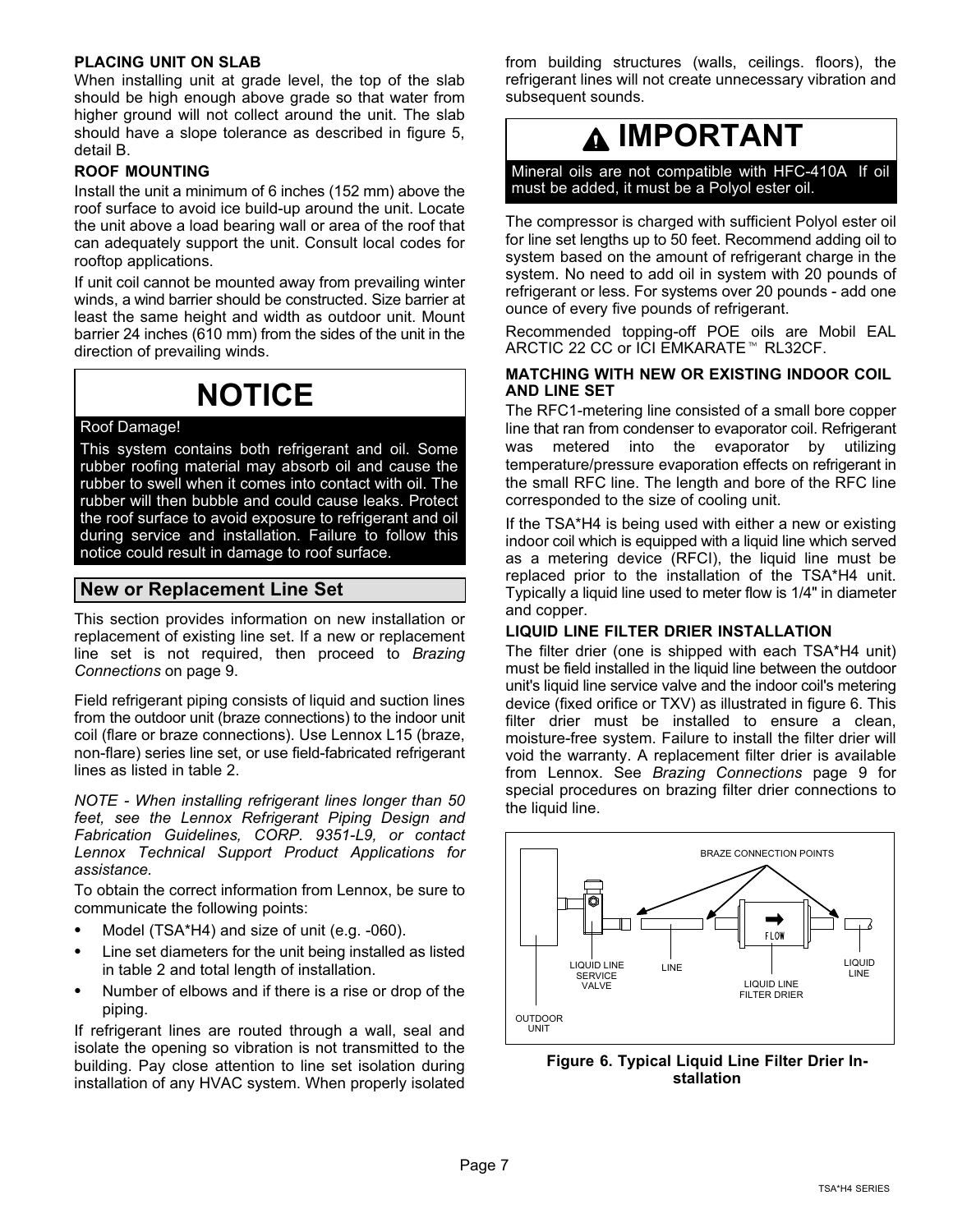#### **Table 2. Refrigerant Line Set**

<span id="page-7-0"></span>

| <b>Models</b> | <b>Field Connections</b> |                                           | <b>Recommended Line Set</b> |                     |                                           |
|---------------|--------------------------|-------------------------------------------|-----------------------------|---------------------|-------------------------------------------|
| <b>Number</b> | Liguid Line              | <b>Suction Line</b><br><b>Liquid Line</b> |                             | <b>Suction Line</b> | L15 Line Set                              |
| TSA036H4N4    |                          |                                           |                             |                     |                                           |
| TSA042H4N4    | 3/8 in. (10 mm)          | 7/8 in (22 mm)                            | 3/8 in. (10 mm)             | 7/8 in (22 mm)      | L15-65 $-$ 15 ft. - 50 ft. (4.6 m - 15 m) |
| TSA048H4N4    |                          |                                           |                             |                     |                                           |
| TSA060H4N4    | $3/8$ in. (10 mm)        | 1-1/8 in. (29 mm)                         | 3/8 in. (10 mm)             | 1-1/8 in. (29 mm)   | <b>Field Fabricated</b>                   |

**LINE SET INSTALLATION**

**REFRIGERANT LINE SET — TRANSITION FROM VERTICAL TO HORIZONTAL**

**Line Set Isolation** — The following illustrations are examples of proper refrigerant line set isolation:

**IMPORTANT —** Refrigerant lines must not contact structure.

#### **REFRIGERANT LINE SET — INSTALLING VERTICAL RUNS (NEW CONSTRUCTION SHOWN)**

*NOTE — Insulate liquid line when it is routed through areas where the surrounding ambient temperature could become higher than the temperature of the liquid line or when pressure drop is equal to or greater than 20 psig.*





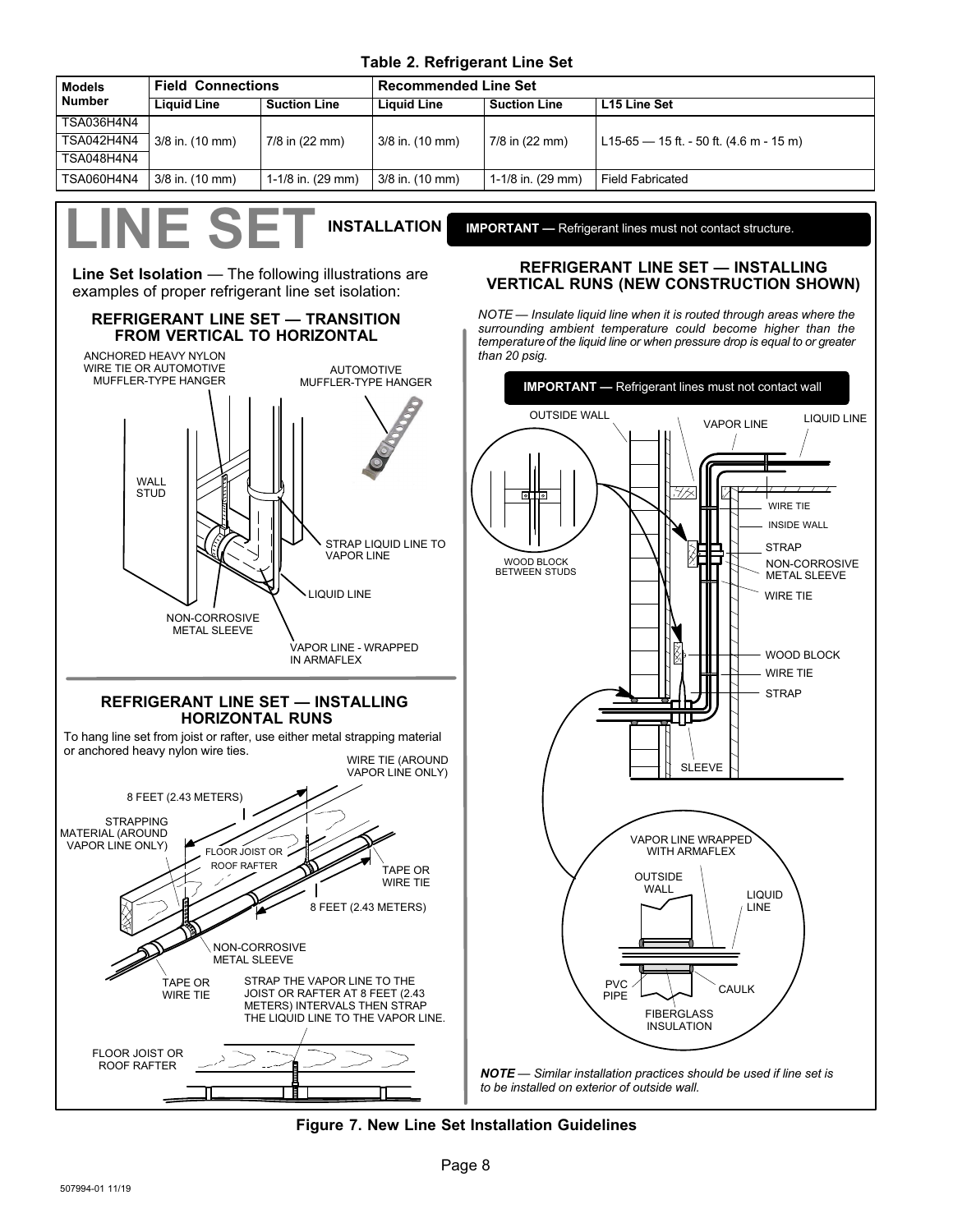### **IMPORTANT**

<span id="page-8-0"></span>If this unit is being matched with an approved line set or indoor unit coil which was previously charged with mineral oil, or if it is being matched with a coil which was manufactured before January of 1999, the coil and line set must be flushed prior to installation. Take care to empty all existing traps. Polyol ester (POE) oils are used in Lennox units charged with HFC-410A refrigerant. Residual mineral oil can act as an insulator, preventing proper heat transfer. It can also clog the expansion device, and reduce the system performance and capacity.

Failure to properly flush the system per the instructions below will void the warranty.

#### **Brazing Connections**

Use the procedures outline in figures [8](#page-9-0) and [9](#page-10-0) for brazing line set connections to service valves.

### **IMPORTANT**

Polyol ester (POE) oils used with HFC-410A refrigerant absorb moisture very quickly. It is very important that the refrigerant system be kept closed as much as possible. DO NOT remove line set caps or service valve stub caps until you are ready to make connections.

# **WARNING**



Danger of fire. Bleeding the refrigerant charge from only the high side may result in pressurization of the low side shell and suction tubing. Application of a brazing torch to a pressurized system may result in ignition of the refrigerant and oil mixture - Check the high and low pressures before applying heat.

### **WARNING**



When using a high pressure gas such as dry nitrogen to pressurize a refrigeration or air conditioning system, use a regulator that can control the pressure down to 1 or 2 psig (6.9 to 13.8 kPa).

### **ACAUTION**

Brazing alloys and flux contain materials which are hazardous to your health.

Avoid breathing vapors or fumes from brazing operations. Perform operations only in well-ventilated areas.

Wear gloves and protective goggles or face shield to protect against burns.

Wash hands with soap and water after handling brazing alloys and flux.

### **IMPORTANT**

Connect gauge set low pressure side to vapor line service valve and repeat procedure starting at paragraph 4 for brazing the liquid line to service port valve.

### **IMPORTANT**

Allow braze joint to cool before removing the wet rag from the service valve. Temperatures above 250ºF can damage valve seals.

### **IMPORTANT**

Use silver alloy brazing rods with 5% minimum silver alloy for copper-to-copper brazing. Use 45% minimum alloy for copper-to-brass and copper-to-steel brazing.

### **WARNING**

Fire, Explosion and Personal Safety Hazard.

Failure to follow this warning could result in damage, personal injury or death.

Never use oxygen to pressurize or purge refrigeration lines. Oxygen, when exposed to a spark or open flame, can cause fire and/or an explosion, that could result in property damage, personal injury or death.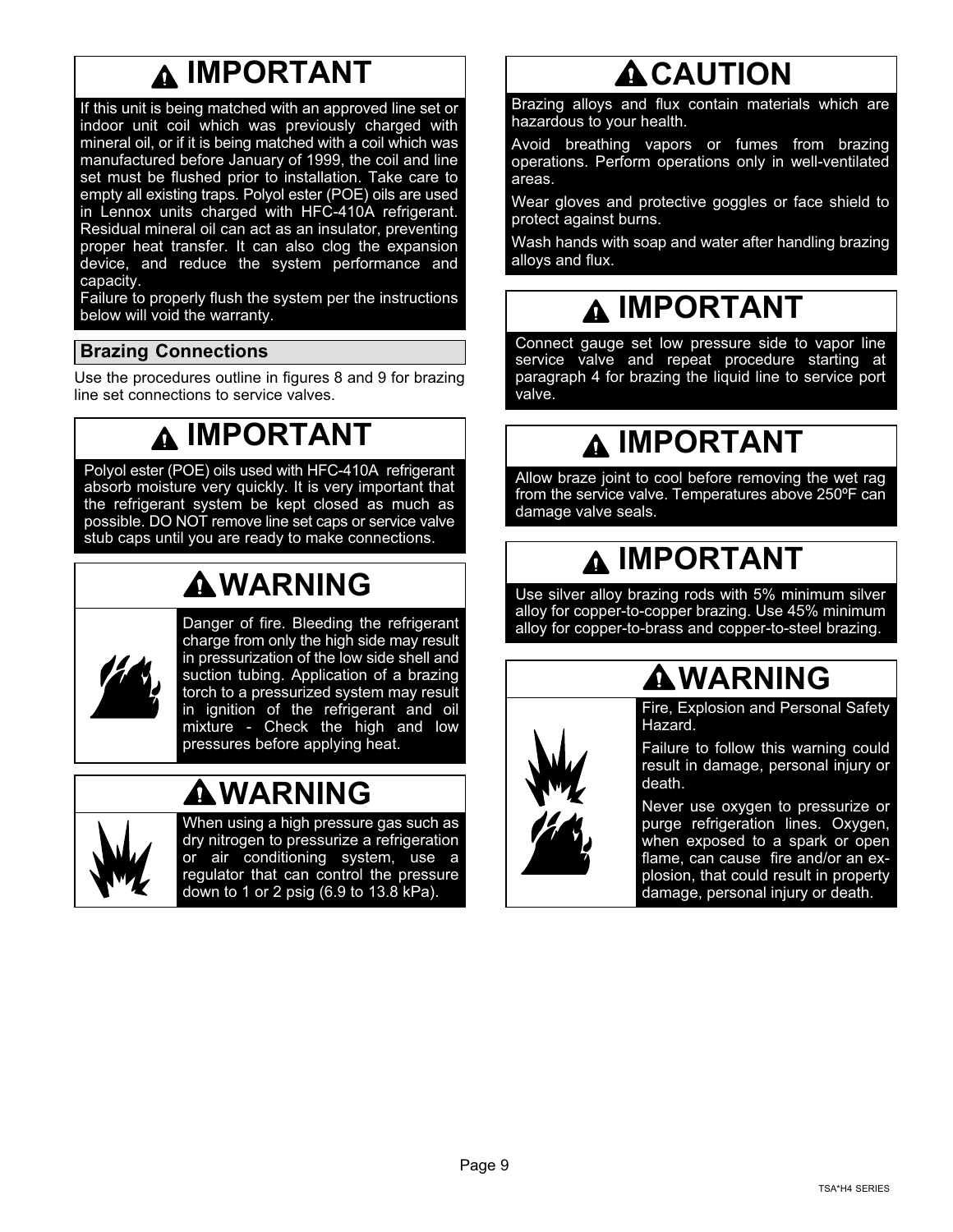<span id="page-9-0"></span>

**Figure 8. Brazing Procedures**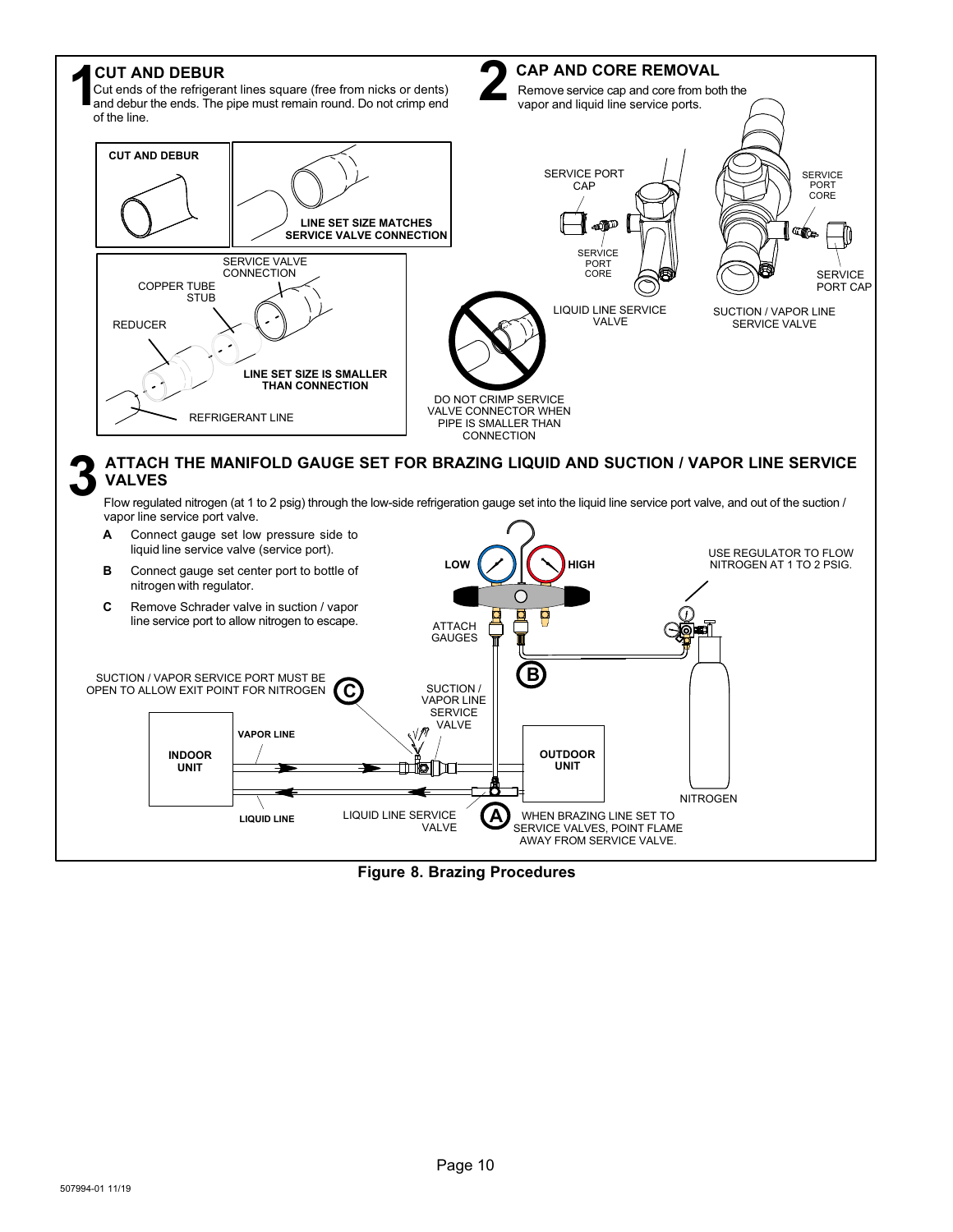#### <span id="page-10-0"></span>**WRAP SERVICE VALVES**

To help protect service valve seals during brazing, wrap a saturated cloth around service valve bodies and copper tube stub. Use another **4** saturated cloth underneath the valve body to protect the base paint.



#### **FLOW NITROGEN**

Flow regulated nitrogen (at 1 to 2 psig) through the refrigeration gauge set into the valve stem port connection on the liquid service valve and out of the suction / vapor valve and out of the suction / vapor valve stem po

### **BRAZE LINE SET 6**

Wrap both service valves with a saturated cloth as illustrated here before brazing to line set.



**Figure 9. Brazing Procedures (continued)**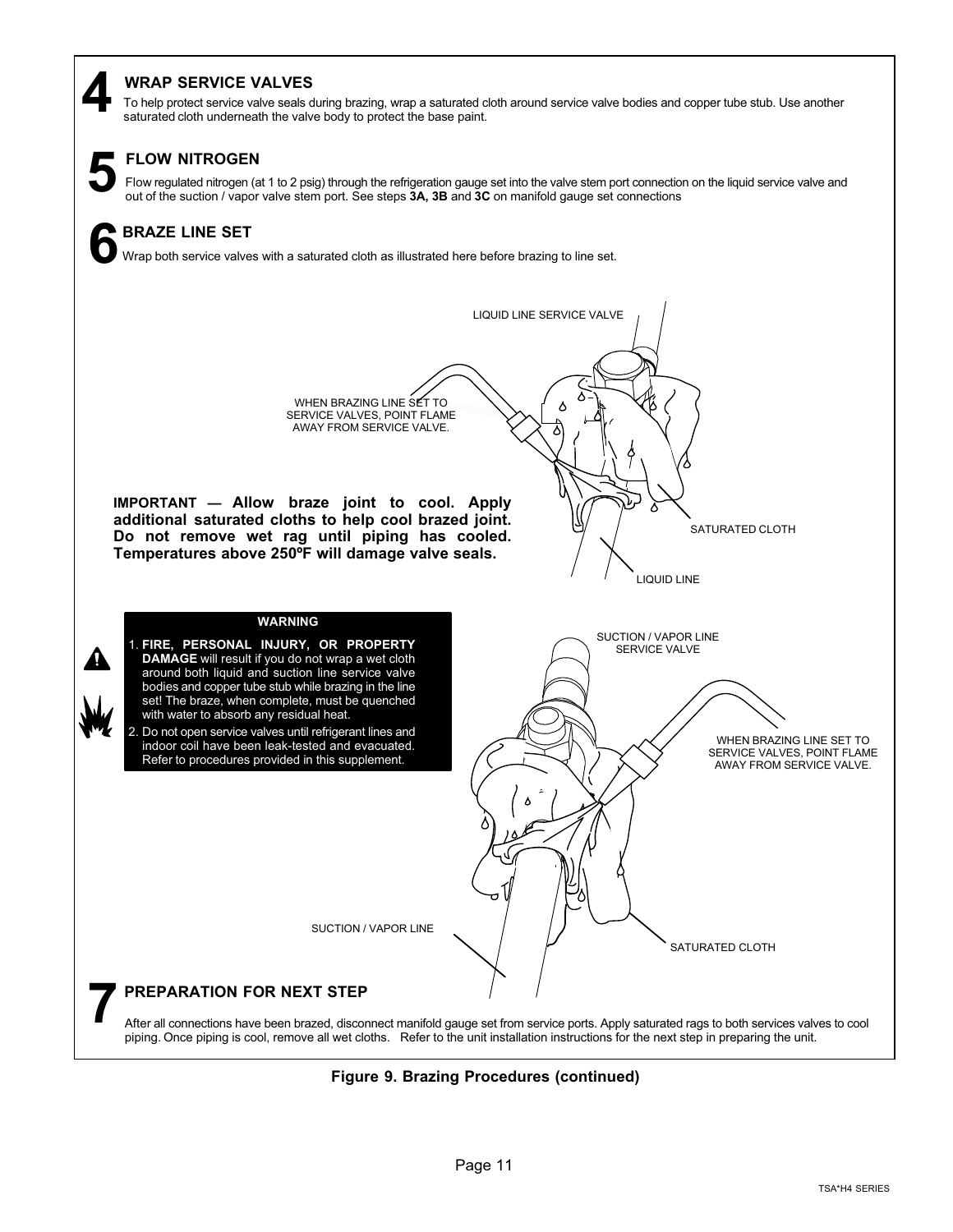#### <span id="page-11-0"></span>**Flushing Line Set and Indoor Coil**

Flushing is only required if existing indoor coil and line set are to be used. Otherwise proceed to *Installing Indoor Metering Device* on page [13](#page-12-0).



#### **Figure 10. Removing Metering Device and Flushing**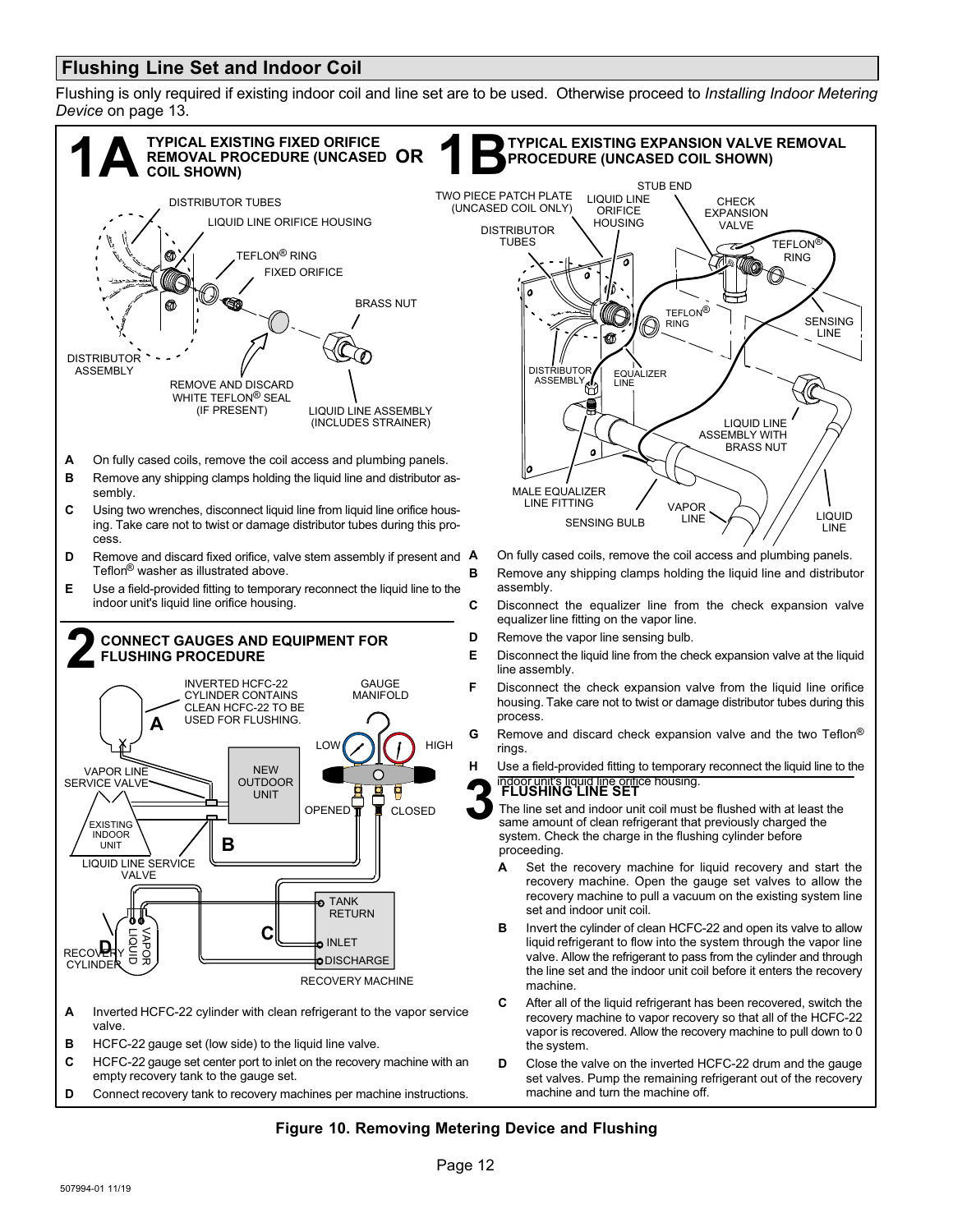#### <span id="page-12-0"></span>**Installing Indoor Metering Device**

This outdoor unit is designed for use in systems that use either an fixed orifice (RFC) (included with outdoor unit), or expansion valve metering device (purchased separately) at the indoor coil.

See the *Lennox TSA\*H4 Engineering Handbook* for approved expansion valve kit match ups. The expansion valve unit can be installed internal or external to the indoor



mounted external to the coil casing. sensing bulb installation for bulb positioning.

#### **EQUALIZER LINE INSTALLATION**

- **A** Remove and discard either the flare seal cap or flare nut with copper flare seal bonnet from the equalizer line port on the vapor line as illustrated in the figure to the right.
- **B** Remove and discard either the flare seal cap or flare nut with copper flare seal bonnet from the equalizer line port on the vapor line as illustrated in the figure to the right.



coil. In applications where an uncased coil is being installed in a field-provided plenum, install the expansion valve in a manner that will provide access for field servicing of the expansion valve. Refer to below illustration for reference during installation of expansion valve unit. .

After installation of the indoor coil metering device, proceed to *Leak Test Line Set and Indoor Coil* on page [14](#page-13-0).

- **A** Remove the field-provided fitting that temporary reconnected the liquid line to the indoor unit's distributor assembly.
- **B** Install one of the provided Teflon® rings around the stubbed end of the expansion valve and lightly lubricate the connector threads and expose surface of the Teflon® ring with refrigerant oil.



- **C** Attach the stubbed end of the expansion valve to the liquid line orifice housing. Finger tighten and use an appropriately sized wrench to turn an additional 1/2 turn clockwise as illustrated in the figure above, or 20 ft-lb.
- **D** Place the remaining Teflon<sup>®</sup> washer around the other end of the expansion valve. Lightly lubricate connector threads and expose surface of the Teflon® ring with refrigerant oil.
- **E** Attach the liquid line assembly to the expansion valve. Finger tighten and use an appropriately sized wrench to turn an additional 1/2 turn clockwise as illustrated in the figure above or 20 ft-lb.

#### **SENSING BULB INSTALLATION**

**A** Attach the vapor line sensing bulb in the proper orientation as illustrated to the right using the clamp and screws provided.

**NOTE** — Confirm proper thermal contact between vapor line and expansion bulb before insulating the sensing bulb once installed.



**B** Connect the equalizer line from the expansion valve to the equalizer vapor port on the vapor line. Finger tighten the flare nut plus 1/8 turn (7 ft-lbs) as illustrated below.



#### **Figure 11. Installing Indoor Expansion Valve**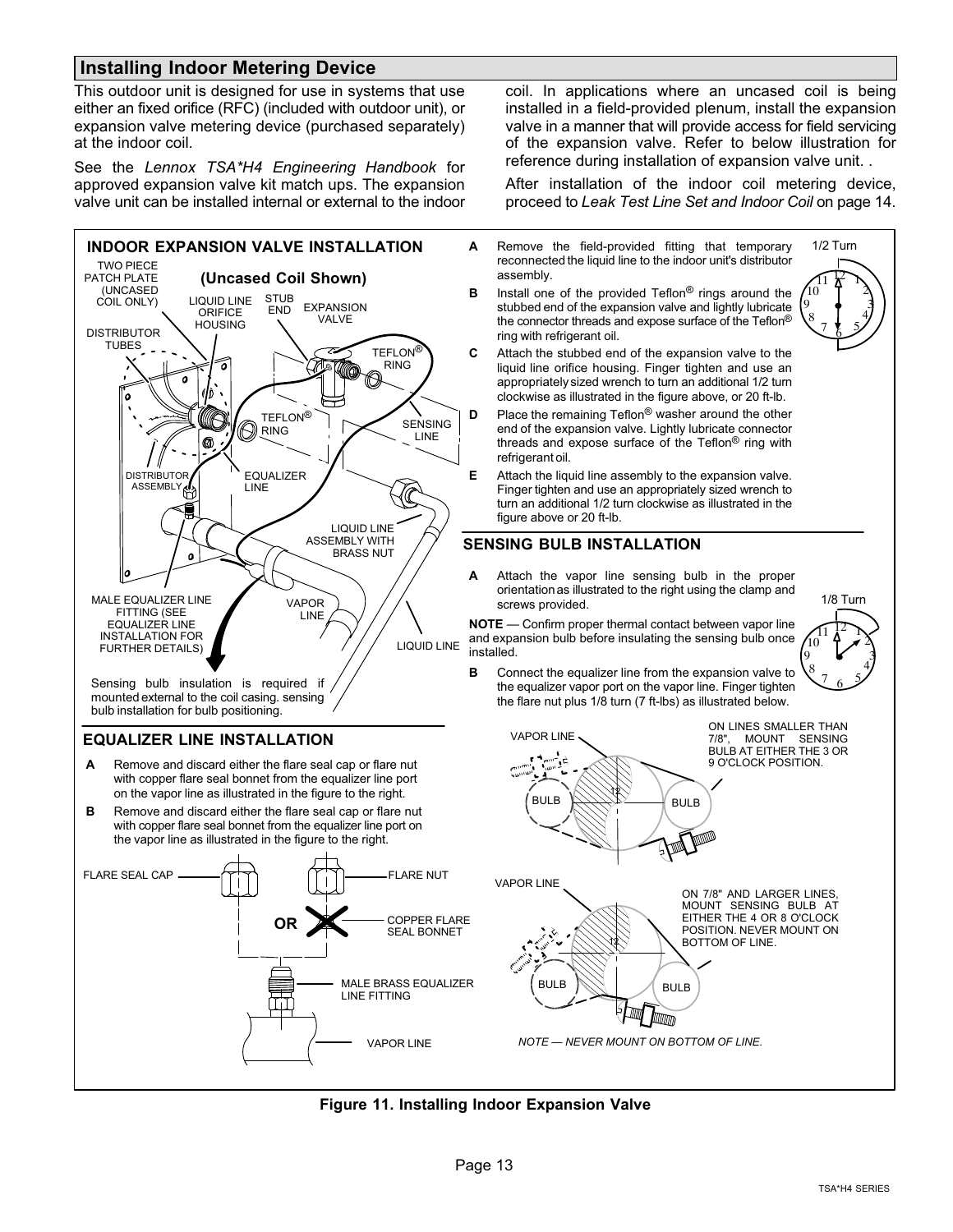### **IMPORTANT**

<span id="page-13-0"></span>The Environmental Protection Agency (EPA) prohibits the intentional venting of HFC refrigerants during maintenance, service, repair and disposal of appliance. Approved methods of recovery, recycling or reclaiming must be followed.

### **IMPORTANT**

If this unit is being matched with an approved line set or indoor unit coil which was previously charged with mineral oil, or if it is being matched with a coil which was manufactured before January of 1999, the coil and line set must be flushed prior to installation. Take care to empty all existing traps. Polyol ester (POE) oils are used in Lennox units charged with HFC-410A refrigerant. Residual mineral oil can act as an insulator, preventing proper heat transfer. It can also clog the expansion device, and reduce the system performance and capacity.

Failure to properly flush the system per the instructions below will void the warranty.

### **1 CONNECT GAUGE SET**

**A** Connect an HFC-410A manifold gauge set high pressure hose to the vapor valve service port.

**NOTE** — Normally, the high pressure hose is connected to the liquid line port. However, connecting it to the vapor port better protects the manifold gauge set from high pressure damage.

**B** With both manifold valves closed, connect the cylinder of HFC-410A refrigerant to the center port of the manifold gauge set.

NOTE — Later in the procedure, the HFC-410A container will be replaced by the nitrogen container.



#### HFC-410A

#### **2 TEST FOR LEAKS**

After the line set has been connected to the indoor and outdoor units, check the line set connections and indoor unit for leaks. Use the following procedure to test for leaks:

- **A** With both manifold valves closed, connect the cylinder of HFC-410A refrigerant to the center port of the manifold gauge set. Open the valve on the HFC-410A cylinder (vapor only).
- **B** Open the high pressure side of the manifold to allow HFC-410A into the line set and indoor unit. Weigh in a trace amount of HFC-410A. *[A* trace amount is a maximum of two ounces (57 g) refrigerant or three pounds (31 kPa) pressure]. Close the valve on the HFC-410A cylinder and the valve on the high pressure side of the manifold gauge set. Disconnect the HFC-410A cylinder.
- **C** Connect a cylinder of dry nitrogen with a pressure regulating valve to the center port of the manifold gauge set.
- **D** Adjust dry nitrogen pressure to 150 psig (1034 kPa). Open the valve on the high side of the manifold gauge set in order to pressurize the line set and the indoor unit.
- **E** After a few minutes, open one of the service valve ports and verify that the refrigerant added to the system earlier is measurable with a leak detector.
- **F** After leak testing disconnect gauges from service ports.

**Leak Test Line Set and Indoor Coil** 

### **IMPORTANT**

Leak detector must be capable of sensing HFC refrigerant.

After completing the leak testing the line set and indoor coil as outlined in figure 12, proceed to *Evacuating Line Set and Indoor Coil* on page [15.](#page-14-0)



When using a high pressure gas such as dry nitrogen to pressurize a refrigeration or air conditioning system, use a regulator that can control the pressure down to 1 or 2 psig (6.9 to 13.8 kPa).

# **WARNING**

Refrigerant can be harmful if it is inhaled. Refrigerant must be used and recovered responsibly.

Failure to follow this warning may result in personal injury or death.

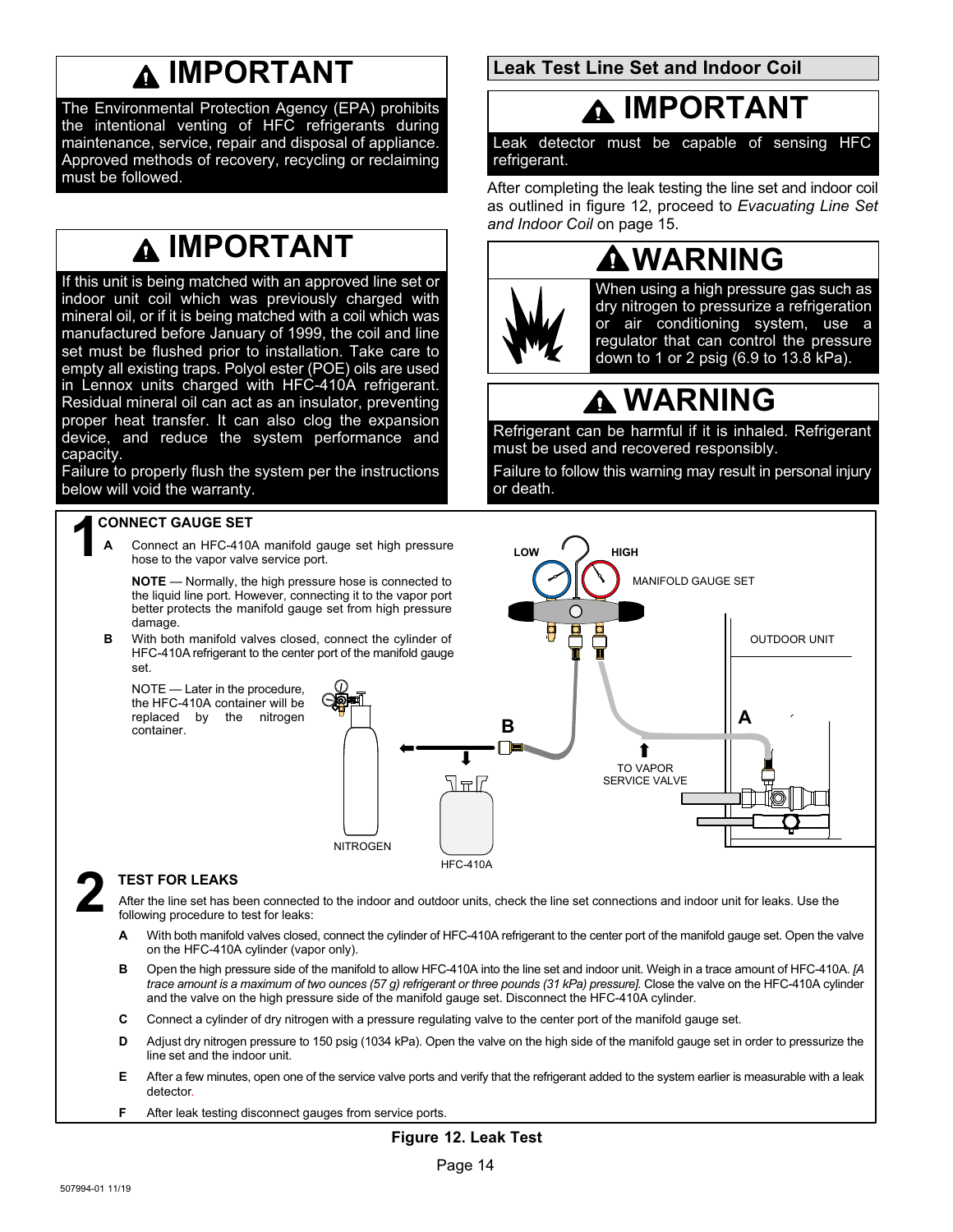#### <span id="page-14-0"></span>**Evacuating Line Set and Indoor Coil**



- **F** When the absolute pressure requirement above has been met, disconnect the manifold hose from the vacuum pump and connect it to an upright cylinder of HFC-410A refrigerant. Open the manifold gauge valve 1 to 2 psig in order to release the vacuum in the line set and indoor unit.
- **G** Perform the following:
	- -Close manifold gauge valves.
	- -Shut off HFC-410A cylinder.
	- - Reinstall service valve cores by removing manifold hose from service valve. Quickly install cores with core tool while maintaining a positive system pressure.
	- -Replace stem caps and secure finger tight, then tighten an additional one-sixth (1/6) of a turn as illustrated.



#### **Figure 13. Evacuating System**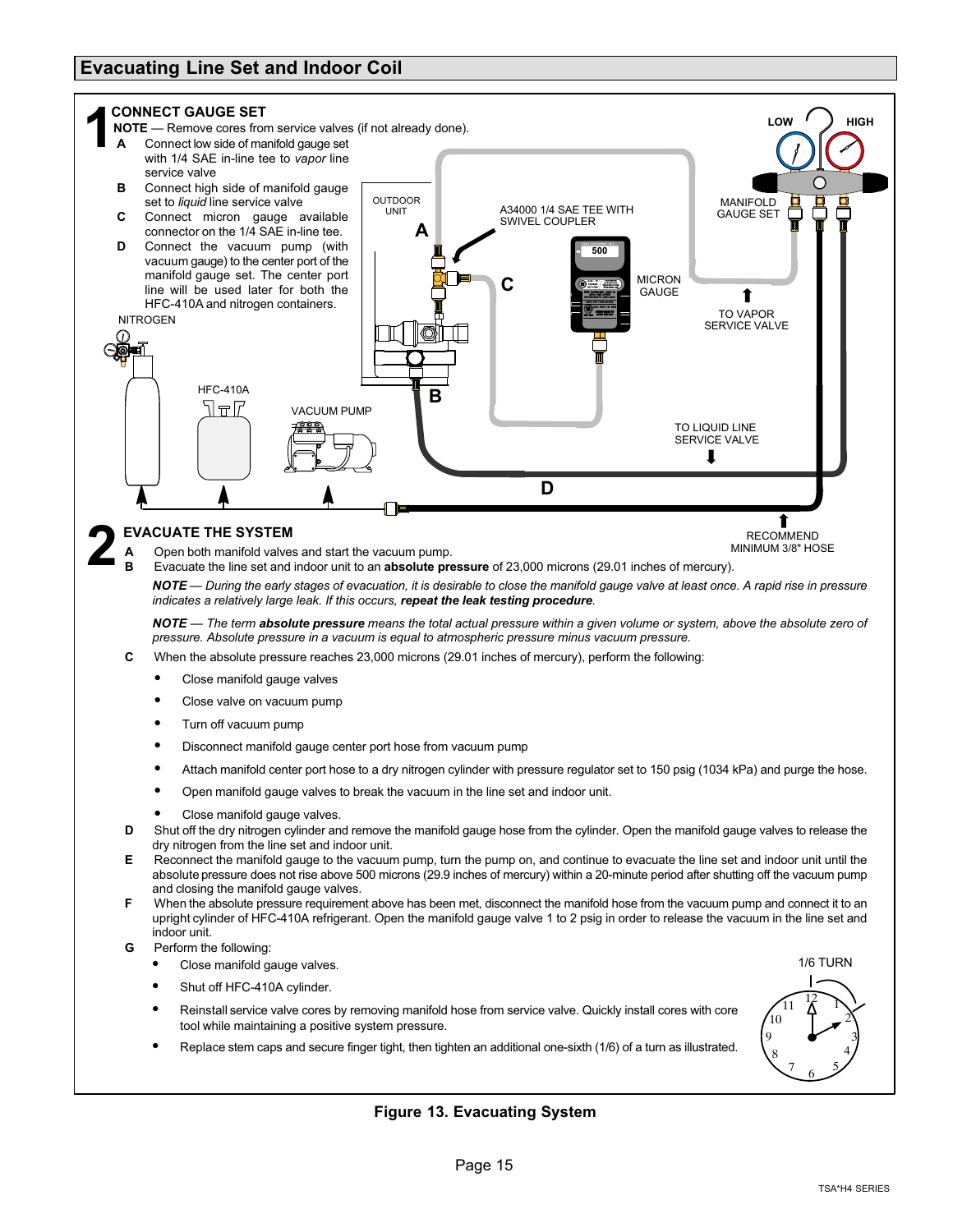### **WARNING**

<span id="page-15-0"></span>Danger of Equipment Damage. Avoid deep vacuum operation. Do not use compressors to evacuate a system. Extremely low vacuums can cause internal arcing and compressor failure. Damage caused by deep vacuum operation will void warranty.

### **ACAUTION**

Brazing alloys and flux contain materials which are hazardous to your health.

Avoid breathing vapors or fumes from brazing operations. Perform operations only in well ventilated areas.

Wear gloves and protective goggles or face shield to protect against burns.

Wash hands with soap and water after handling brazing alloys and flux.

Evacuating the system of non-condensables is critical for proper operation of the unit. Non-condensables are

#### **SIZE CIRCUIT AND INSTALL SERVICE DISCONNECT SWITCH**

Refer to the unit nameplate for minimum circuit ampacity, and maximum fuse or circuit breaker (HACR per NEC). Install power wiring and properly sized disconnect switch.



*NOTE — Units are approved for use only with copper conductors. Ground unit at disconnect switch or to an earth ground.*

defined as any gas that will not condense under temperatures and pressures present during operation of an air conditioning system. Non-condensables and water suction combine with refrigerant to produce substances that corrode copper piping and compressor parts.

### **IMPORTANT**

Use a thermocouple or thermistor electronic vacuum gauge that is calibrated in microns. Use an instrument capable of accurately measuring down to 50 microns.

#### **Electrical**

In the U.S.A., wiring must conform with current local codes and the current National Electric Code (NEC). In Canada, wiring must conform with current local codes and the current Canadian Electrical Code (CEC).

Refer to the furnace or air handler installation instructions for additional wiring application diagrams and refer to unit nameplate for minimum circuit ampacity and maximum overcurrent protection size.

#### **24VAC TRANSFORMER**

Use the transformer provided with the furnace or air handler for low-voltage control power (24VAC - 40 VA minimum)

#### **INSTALL THERMOSTAT**

Install room thermostat (ordered separately) on an inside wall approximately in the center of the conditioned area and 5 feet (1.5m) from the floor. It should not be installed on an outside wall or where it can be affected by sunlight or drafts.



### **WARNING**



Electric Shock Hazard. Can cause injury or death. Unit must be grounded in accordance with national and local codes.

Line voltage is present at all components when unit is not in operation on units with single-pole contactors. Disconnect all remote electric power supplies before opening access panel. Unit may have multiple power supplies.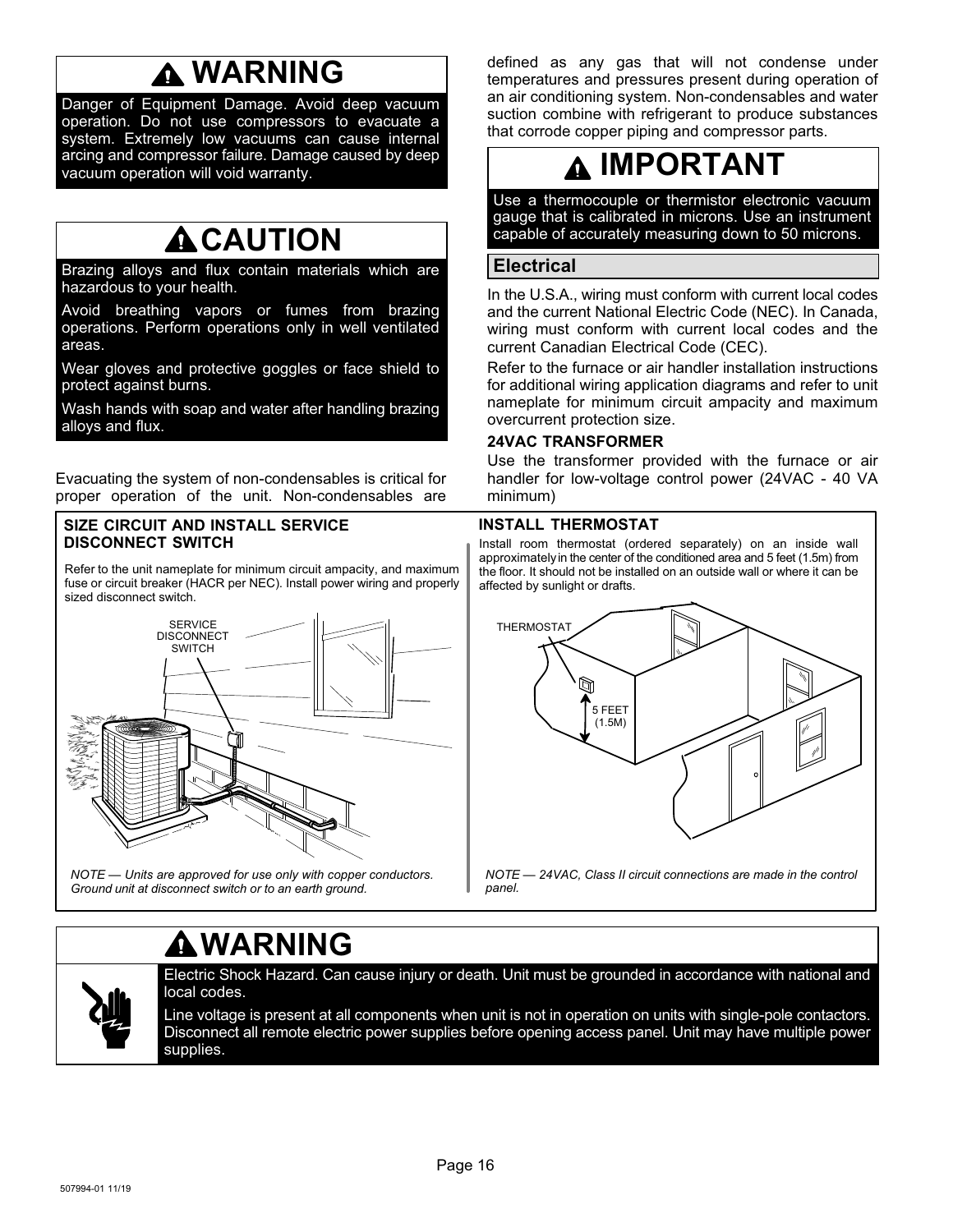

**Typical Field Wiring Diagram (Y and G Voltages) Typical Field Wiring Diagram (J Voltage)**

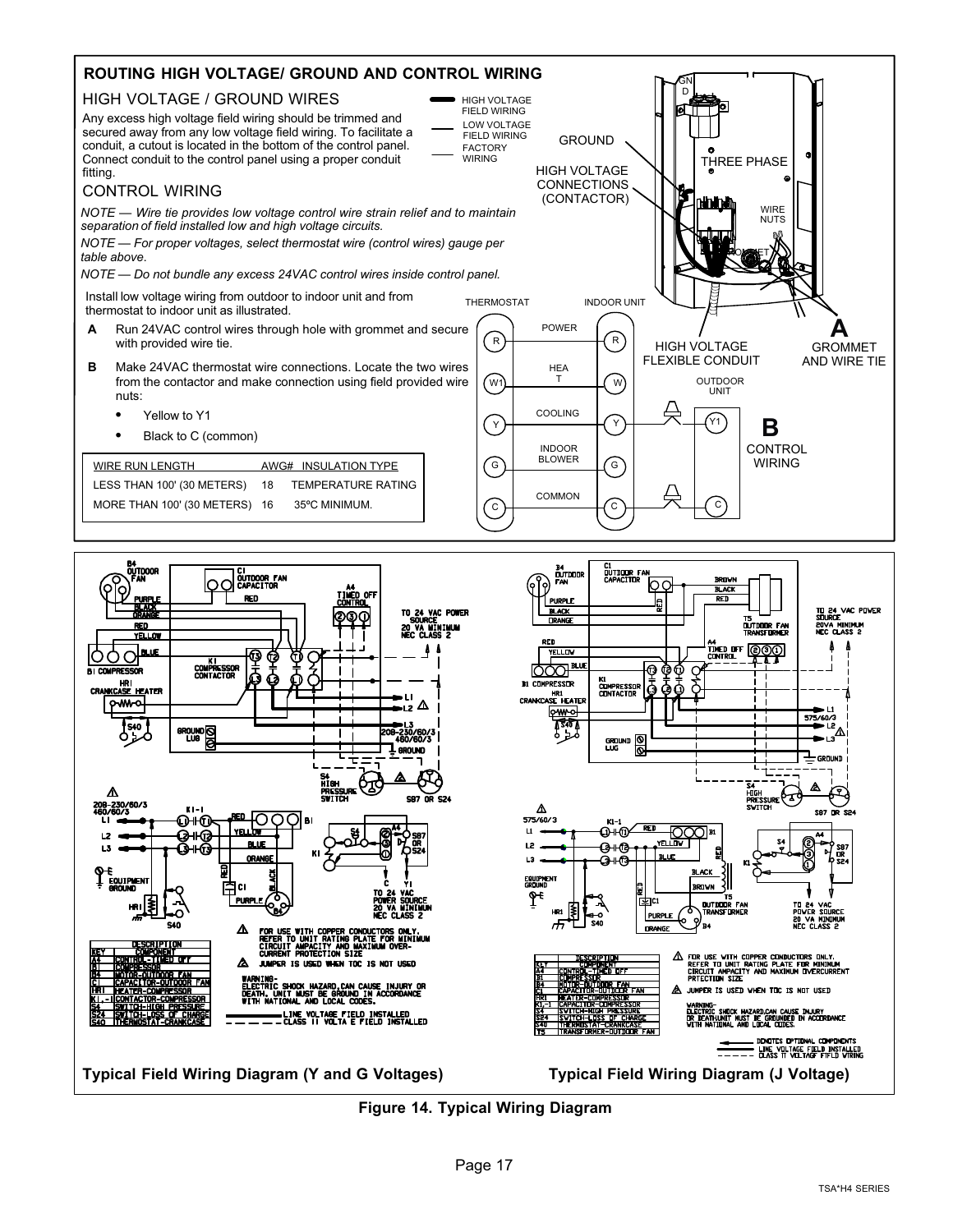<span id="page-17-0"></span>



#### **Servicing Units Delivered Void of Charge**

If the outdoor unit is void of refrigerant, clean the system using the procedure described below.

- 1. Leak check system using procedure outlined on page [14.](#page-13-0)
- 2. Evacuate the system using procedure outlined on page [15.](#page-14-0)
- 3. Use nitrogen to break the vacuum and install a new filter drier in the system.
- 4. Evacuate the system again using procedure outlined on page [15.](#page-14-0)
- 5. Weigh in refrigerant using procedure outlined under figure [19.](#page-19-0)

#### **Unit Start-Up**

### **IMPORTANT**

If unit is equipped with a crankcase heater, it should be energized 24 hours before unit start-up to prevent compressor damage as a result of slugging.

- 1. Check that fan rotates freely.
- 2. Inspect all factory- and field-installed wiring for loose connections.
- 3. Open the liquid line and suction line service valve stems (*Operating Service Valves* on page [3](#page-2-0)) to release the refrigerant charge (contained in outdoor unit) into the system.
- 4. Replace the valve stem caps and tighten as specified in *Operating Service Valves* on page [3](#page-2-0).
- 5. Check voltage supply at the disconnect switch. The voltage must be within the range listed on the unit's nameplate. If not, do not start the equipment until you have consulted with the power company and the voltage condition has been corrected.
- 6. Set the thermostat for a cooling demand. Turn on power to the indoor indoor unit and close the outdoor unit disconnect switch to start the unit.
- 7. Recheck voltage while the unit is running. Power must be within range shown on the unit nameplate.
- 8. Check system for sufficient refrigerate using the procedures outlined in under *System Refrigerant*.

#### **System Refrigerant**

This section outlines procedures for:

- 1. Checking and adjusting indoor airflow as recommended in figure [18](#page-19-0).
- 2. Determine the best method for adding or removing refrigerant as outlined in figure [17](#page-18-0).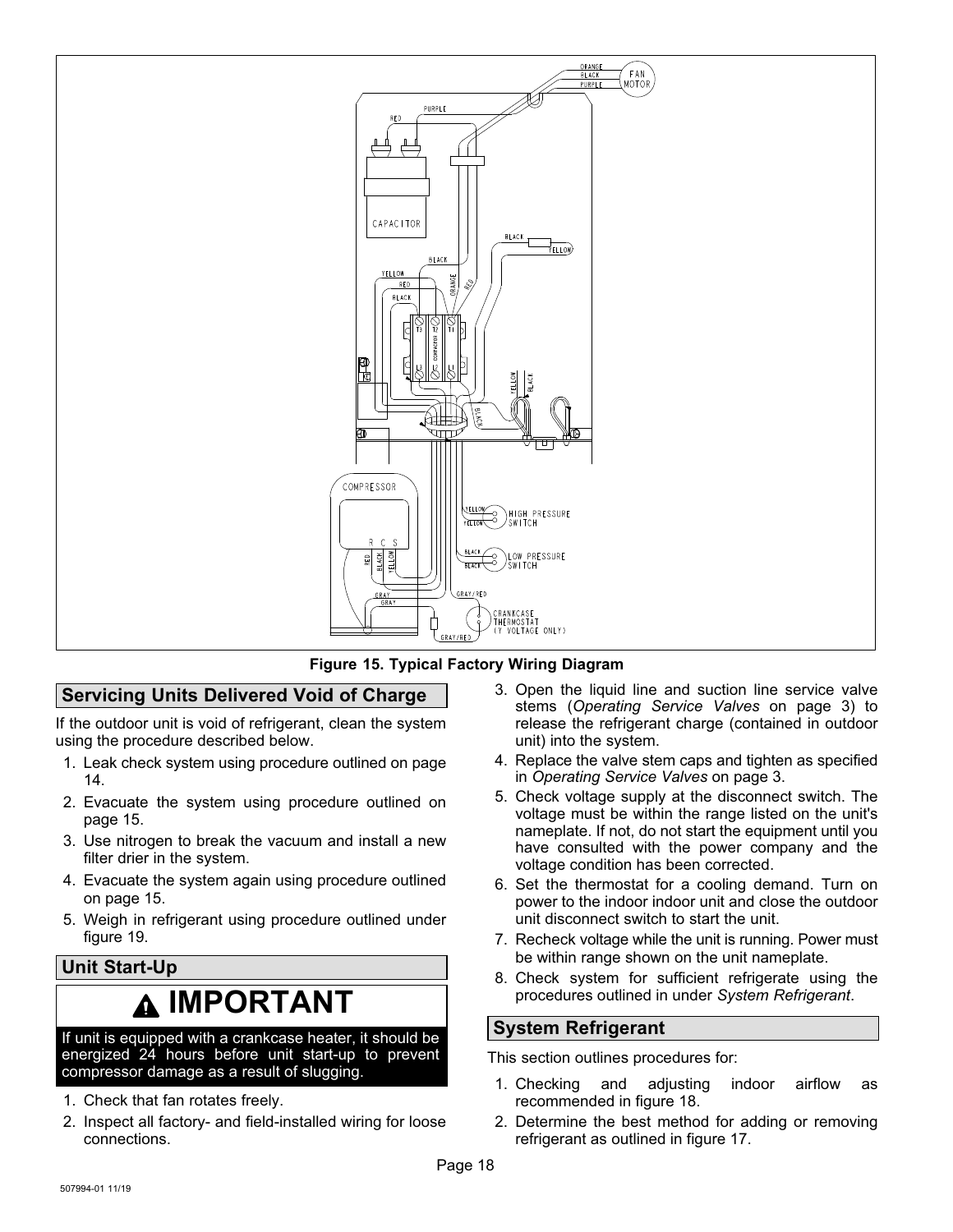<span id="page-18-0"></span>

**Figure 16. Manifold Gauge Set Setup and Connections**



**Figure 17. Determining Charge Method**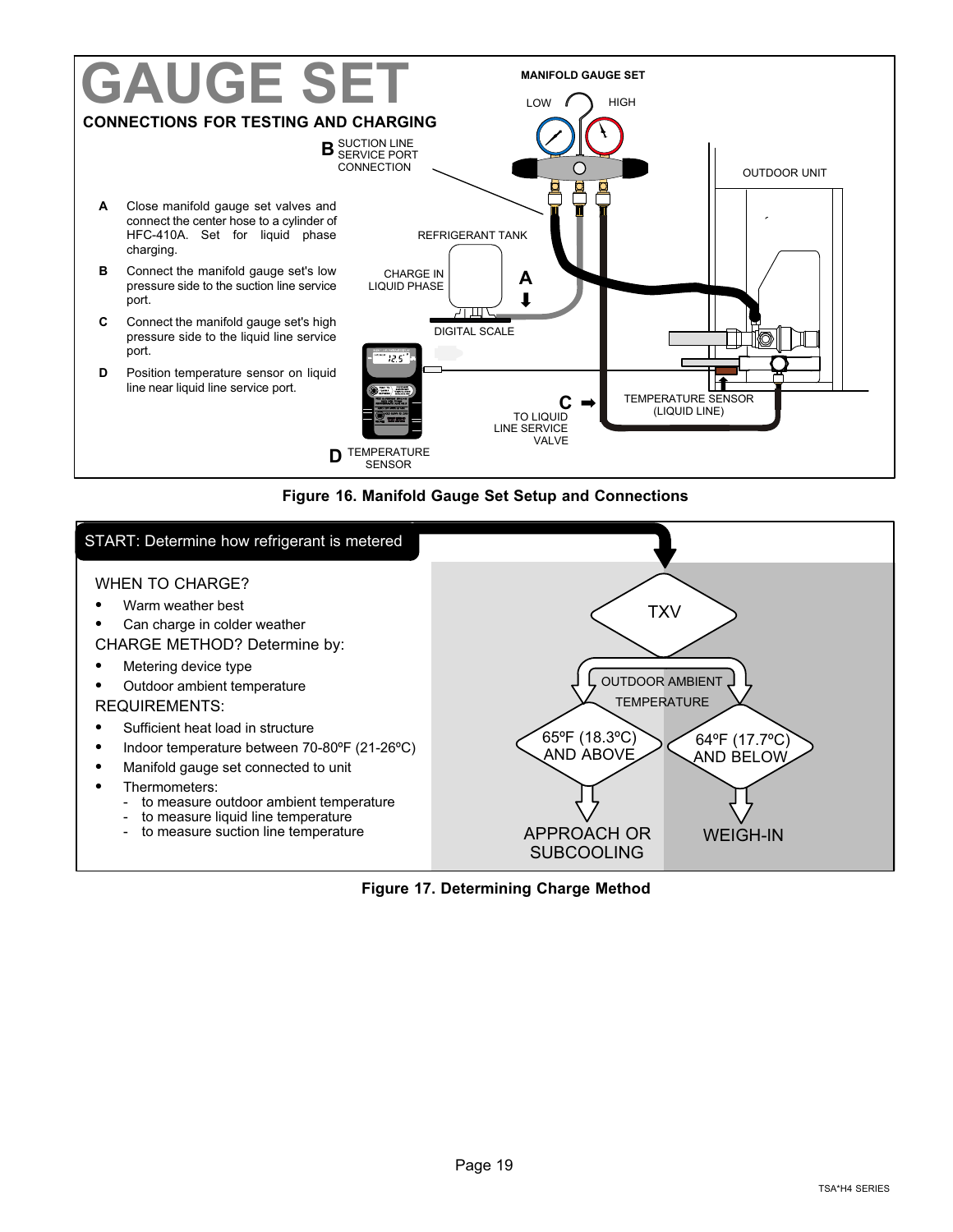#### <span id="page-19-0"></span>**CHECKING AIR FLOW AT INDOOR COIL**

Check airflow using the Delta-T (DT) process using the illustration in figure 18.









#### **Figure 20. HFC-410A Approach TXV Charge**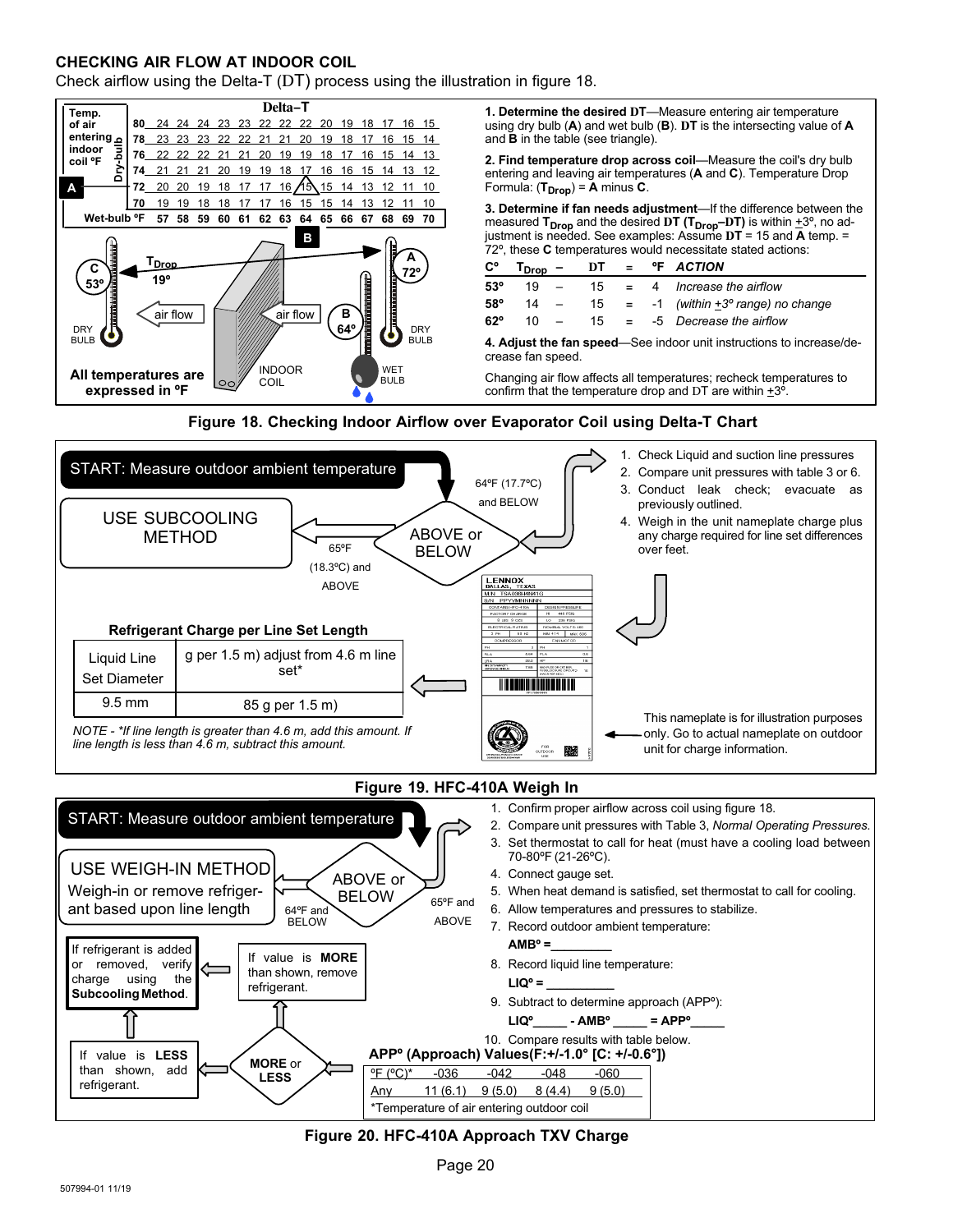<span id="page-20-0"></span>

#### **Figure 21. HFC-410A Subcooling TXV Charge**

#### **Table 3. HFC-410A Normal Operating Pressures (Liquid +10 and Suction +5 psig)**

| A IMPORTANT |
|-------------|
|-------------|

Use this table to perform maintenance checks; it is not a procedure for charging the system. Minor variations in these pressures may be due to differences in installations. Significant deviations could mean that the system is not properly charged or that a problem exists with some component in the system.

| TSA*H4                        | $-036$                  | $-042$                  | $-048$                  | $-060$                  |
|-------------------------------|-------------------------|-------------------------|-------------------------|-------------------------|
| $^{\circ}$ F ( $^{\circ}$ C)* | <b>Liquid / Suction</b> | <b>Liquid / Suction</b> | <b>Liquid / Suction</b> | <b>Liquid / Suction</b> |
| <b>Expansion Valve (TXV)</b>  |                         |                         |                         |                         |
| 65 (18)                       | 263 / 135               | 238 / 132               | 235 / 132               | 241/130                 |
| 70 (21)                       | 281 / 138               | 262 / 133               | 254 / 132               | 260/130                 |
| 75 (24)                       | 302 / 140               | 280 / 134               | 276 / 134               | 280/132                 |
| 80(27)                        | 325 / 142               | 301 / 136               | 298 / 134               | 299 / 134               |
| 85 (29)                       | 349 / 142               | 327 / 137               | 323/135                 | 321 / 135               |
| 90(32)                        | 375/143                 | 353 / 138               | 350 / 137               | 344 / 134               |
| 95(35)                        | 404 / 144               | 377 / 140               | 377 / 138               | 371/135                 |
| 100(38)                       | 433 / 145               | 404 / 141               | 406 / 140               | 400 / 137               |
| 105(41)                       | 462 / 147               | 435 / 142               | 430 / 141               | 428 / 139               |
| 110(43)                       | 494 / 149               | 465 / 143               | 464 / 142               | 458 / 141               |
| 115(45)                       | 527 / 150               | 499 / 144               | 495 / 143               | 484 / 142               |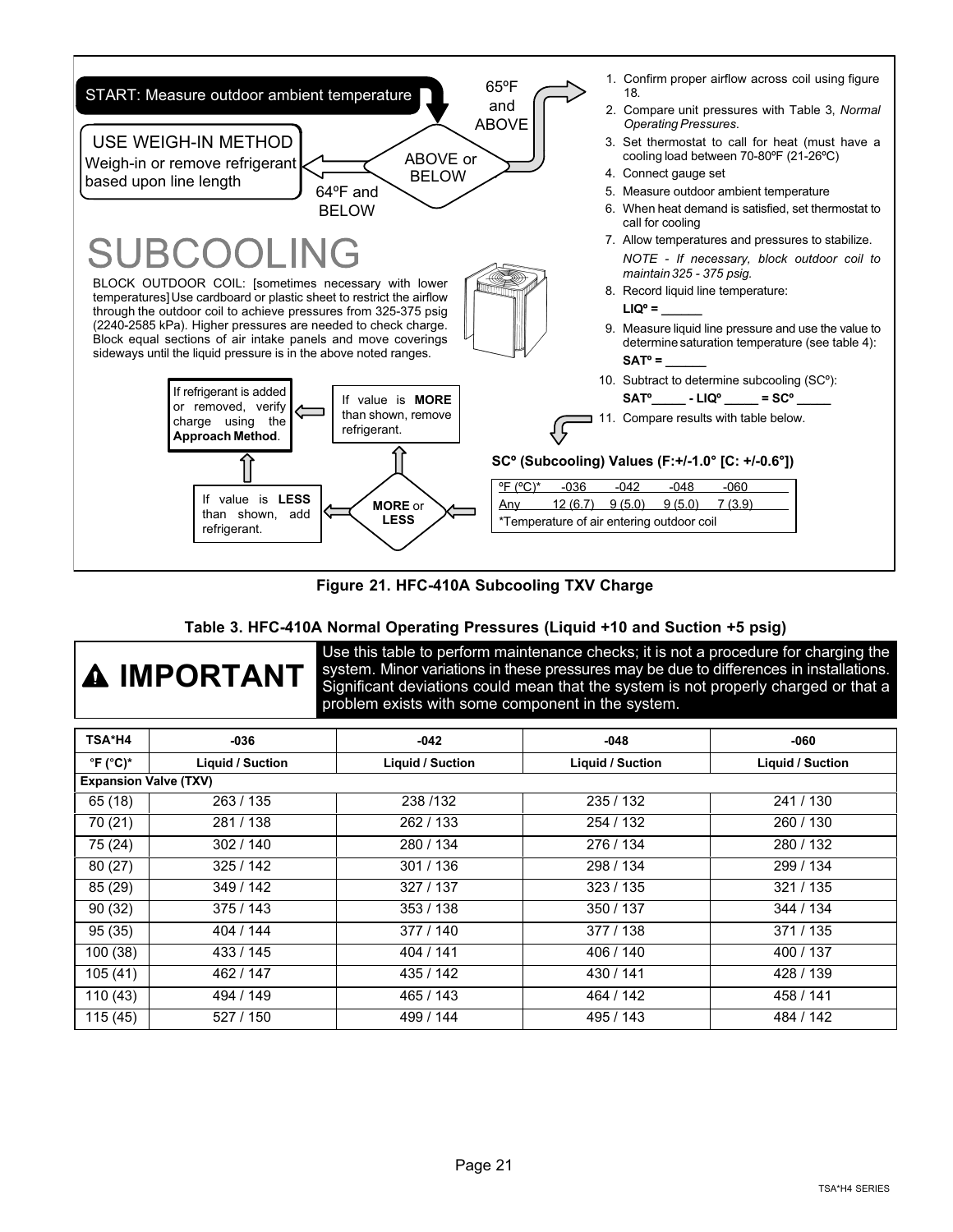**Table 4. HFC-410A Temperature (°F) - Pressure (Psig)**

<span id="page-21-0"></span>

| $\mathsf{P}$    | °C      | Psig | °F  | °C   | Psig |
|-----------------|---------|------|-----|------|------|
| $-40$           | $-40.0$ | 11.6 | 60  | 15.6 | 170  |
| $-35$           | $-37.2$ | 14.9 | 65  | 18.3 | 185  |
| $-30$           | $-34.4$ | 18.5 | 70  | 21.1 | 201  |
| $-25$           | $-31.7$ | 22.5 | 75  | 23.9 | 217  |
| $-20$           | $-28.9$ | 26.9 | 80  | 26.7 | 235  |
| $-15$           | $-26.1$ | 31.7 | 85  | 29.4 | 254  |
| $-10$           | $-23.3$ | 36.8 | 90  | 32.2 | 274  |
| $-5$            | $-20.6$ | 42.5 | 95  | 35.0 | 295  |
| $\mathbf 0$     | $-17.8$ | 48.6 | 100 | 37.8 | 317  |
| $\overline{5}$  | $-15.0$ | 55.2 | 105 | 40.6 | 340  |
| 10              | $-12.2$ | 62.3 | 110 | 43.3 | 365  |
| 15              | $-9.4$  | 70.0 | 115 | 46.1 | 391  |
| 20              | $-6.7$  | 78.3 | 120 | 48.9 | 418  |
| 25              | $-3.9$  | 87.3 | 125 | 51.7 | 446  |
| 30              | $-1.1$  | 96.8 | 130 | 54.4 | 476  |
| 35              | 1.7     | 107  | 135 | 57.2 | 507  |
| 40              | 4.4     | 118  | 140 | 60.0 | 539  |
| 45              | 7.2     | 130  | 145 | 62.8 | 573  |
| 50              | 10.0    | 142  | 150 | 65.6 | 608  |
| $\overline{55}$ | 12.8    | 155  |     |      |      |

#### **System Operation**

### **IMPORTANT**

Some scroll compressor have internal vacuum protector that will unload scrolls when suction pressure goes below 20 psig. A hissing sound will be heard when the compressor is running unloaded. Protector will reset when low pressure in system is raised above 40 psig. DO NOT REPLACE COMPRESSOR.

#### **CRANKCASE HEATER (HR1) AND THERMOSTAT SWITCH (S40)**

Compressor in models listed below are equipped with a belly-band type crankcase heater. HR1 prevents liquid from accumulating in the compressor. HR1 is controlled by a single pole, single throw thermostat switch (S40) located on the liquid line (see figure [1](#page-1-0) for location).

When liquid line temperature drops below 50°F the thermostat closes energizing HR1. The thermostat will open, de-energizing HR1 once liquid line temperature reaches 70° F.

#### **HIGH PRESSURE SWITCH (S4)**

TSA\*H4 units are equipped with a high-pressure switch that is located in the liquid line of the compressor. The switch (SPST, manual reset, normally closed) removes power from the compressor when discharge pressure rises above factory setting at 590 + 10 psi



#### **Figure 22. High Pressure Switch (S4) Manual Reset LOW PRESSURE SWITCH (S87)**

TSA\*H4 units are equipped with a low pressure switch that is located in the suction line to the compressor. The switch is a SPST, auto-reset switch that is normally closed. The switch opens at 25 psi and closes at 40 psi.

#### **Maintenance**

#### **DEALER**

Maintenance and service must be performed by a qualified installer or service agency. At the beginning of each cooling season, the system should be checked as follows:

#### **Outdoor Unit**

- 1. Outdoor unit fan motor is pre-lubricated and sealed. No further lubrication is needed.
- 2. Visually inspect all connecting lines, joints and coils for evidence of oil leaks.
- 3. Check all wiring for loose connections.
- 4. Check for correct voltage at unit (unit operating).
- 5. Check amp draw on outdoor fan motor.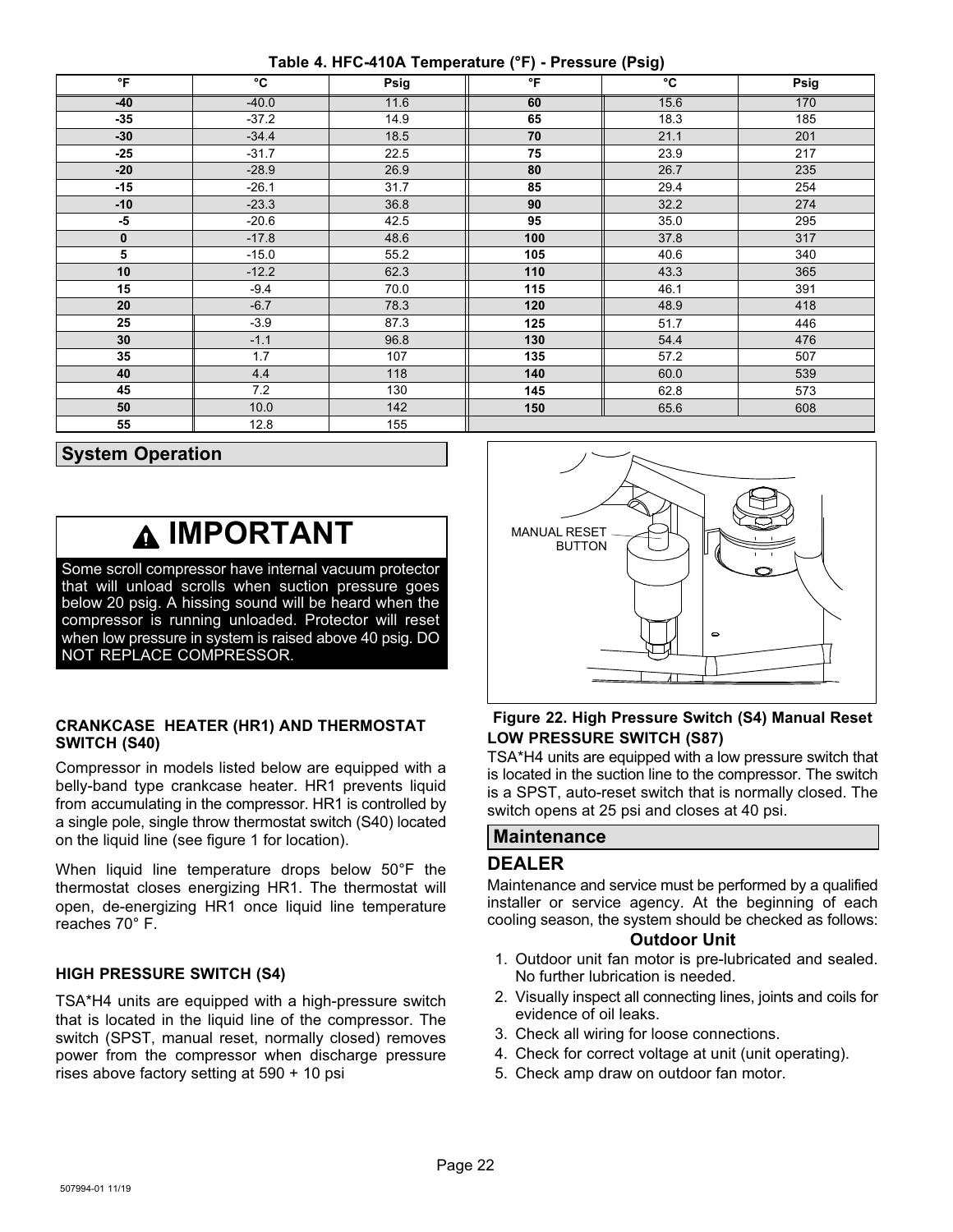#### **Motor Nameplate**:\_\_\_\_\_\_\_\_\_ **Actual**:\_\_\_\_\_\_\_\_\_\_.

6. Inspect drain holes in coil compartment base and clean if necessary.

*NOTE ‐ If insufficient cooling occurs, the unit should be gauged and refrigerant charge should be checked.*

#### **Outdoor Coil**

Clean and inspect outdoor coil (may be flushed with a water hose). Ensure power is off before cleaning.

*NOTE — It may be necessary to flush the outdoor coil more frequently if it is exposed to substances which are corrosive or which block airflow across the coil (e.g., pet urine, cottonwood seeds, fertilizers, fluids that may contain high levels of corrosive chemicals such as salts)*

**Sea Coast** — Moist air in ocean locations can carry salt, which is corrosive to most metal. Units that are located near the ocean require frequent inspections and maintenance. These inspections will determine the necessary need to wash the unit including the outdoor coil. Consult your installing contractor for proper intervals/procedures for your geographic area or service contract.

#### **Indoor Unit**

- 1. Clean or change filters.
- 2. Lennox blower motors are prelubricated and permanently sealed. No more lubrication is needed.
- 3. Adjust blower speed for cooling. Measure the pressure drop over the coil to determine the correct blower CFM. Refer to the unit information service manual for pressure drop tables and procedure.
- 4. *Belt Drive Blowers* Check belt for wear and proper tension.
- 5. Check all wiring for loose connections.
- 6. Check for correct voltage at unit. (blower operating)
- 7. Check amp draw on blower motor.

| <b>Motor Nameplate:</b> | Actual: |  |
|-------------------------|---------|--|
|                         |         |  |

#### **Indoor Coil**

- 1. Clean coil if necessary.
- 2. Check connecting lines, joints and coil for evidence of oil leaks.
- 3. Check condensate line and clean if necessary.

#### **HOMEOWNER**

Cleaning of the outdoor unit's coil should be performed by a trained service technician. Contact your dealer and set up a schedule (preferably twice a year, but at least once a year) to inspect and service your outdoor unit. The following maintenance may be performed by the homeowner.

### **IMPORTANT**

Sprinklers and soaker hoses should not be installed where they could cause prolonged exposure to the outdoor unit by treated water. Prolonged exposure of the unit to treated water (i.e., sprinkler systems, soakers, waste water, etc.) will corrode the surface of steel and aluminum parts and diminish performance and longevity of the unit.

#### **Outdoor Coil**

The outdoor unit must be properly maintained to ensure its proper operation.

- - Please contact your dealer to schedule proper inspection and maintenance for your equipment.
- - Make sure no obstructions restrict airflow to the outdoor unit.
- - Grass clippings, leaves, or shrubs crowding the unit can cause the unit to work harder and use more energy.
- - Keep shrubbery trimmed away from the unit and periodically check for debris which collects around the unit.

#### **Routine Maintenance**

In order to ensure peak performance, your system must be properly maintained. Clogged filters and blocked airflow prevent your unit from operating at its most efficient level.

- 1. **Air Filter —** Ask your Lennox dealer to show you where your indoor unit's filter is located. It will be either at the indoor unit (installed internal or external to the cabinet) or behind a return air grille in the wall or ceiling. Check the filter monthly and clean or replace it as needed.
- 2. **Disposable Filter —** Disposable filters should be replaced with a filter of the same type and size.

*NOTE — If you are unsure about the filter required for your system, call your Lennox dealer for assistance.*

3. **Reusable Filter —** Many indoor units are equipped with reusable foam filters. Clean foam filters with a mild soap and water solution; rinse thoroughly; allow filter to dry completely before returning it to the unit or grille.

*NOTE — The filter and all access panels must be in place any time the unit is in operation.*

4. **Indoor Unit —** The indoor unit's evaporator coil is equipped with a drain pan to collect condensate formed as your system removes humidity from the inside air. Have your dealer show you the location of the drain line and how to check for obstructions. (This would also apply to an auxiliary drain, if installed.)

#### **Thermostat Operation**

See the thermostat homeowner manual for instructions on how to operate your thermostat.

#### **Preservice Check**

If your system fails to operate, check the following before calling for service:

Verify room thermostat settings are correct.

-